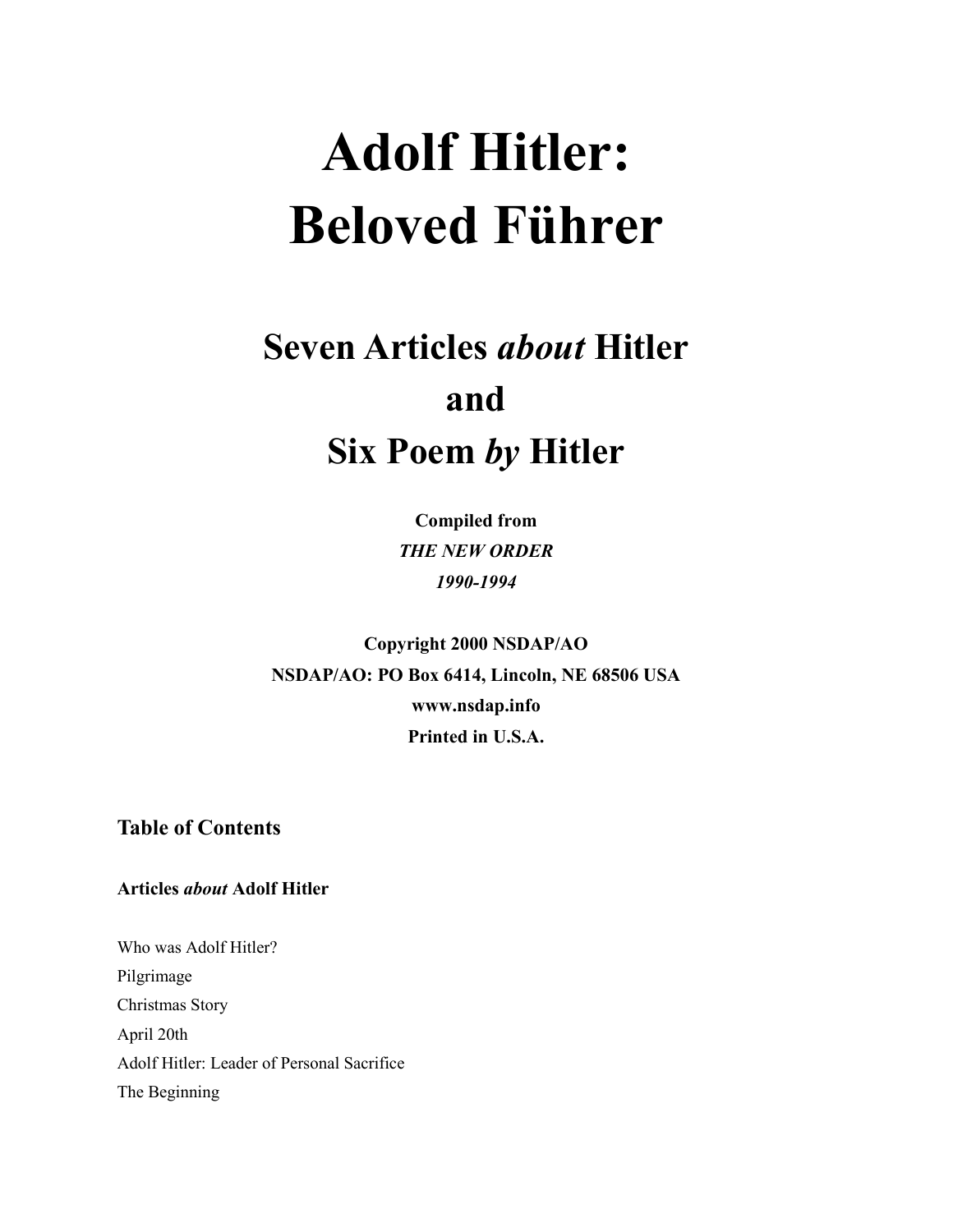Adolf Hitler in the First World War

#### **Poems** *by* **Adolf Hitler**

Think of It! The Comrade It was in the Thicket of the Artois Forest Silent Heroism Forest Graveyard in Pasewalk On Radio Duty

## **Introduction**

Adolf Hitler was certainly the most beloved leader of any nation!

 This love made him so effective. This effectiveness made him so feared by the enemy. This fear makes him so reviled by the enemy year after year and decade after decade.

 Love cannot be defeated by hate. Truth cannot be eradicated by lies. Nobility cannot be destroyed by vileness.

One day the tide will turn...

*Gerhard Lauck October 1999 (110)*

# **Who was Adolf Hitler?**

#### **by Michael Storm**

 Our Führer Adolf Hitler was a very gifted man. He fulfilled many extremely arduous roles, including war lord, political leader, and builder to cite just a few. In my opinion the most often recognized role i.e. war lord -, was *not* the true inner man. While he took to the task with all his energy, it was not his inner calling. (For example, he refused to convert the economy over to total war until late 1943, and the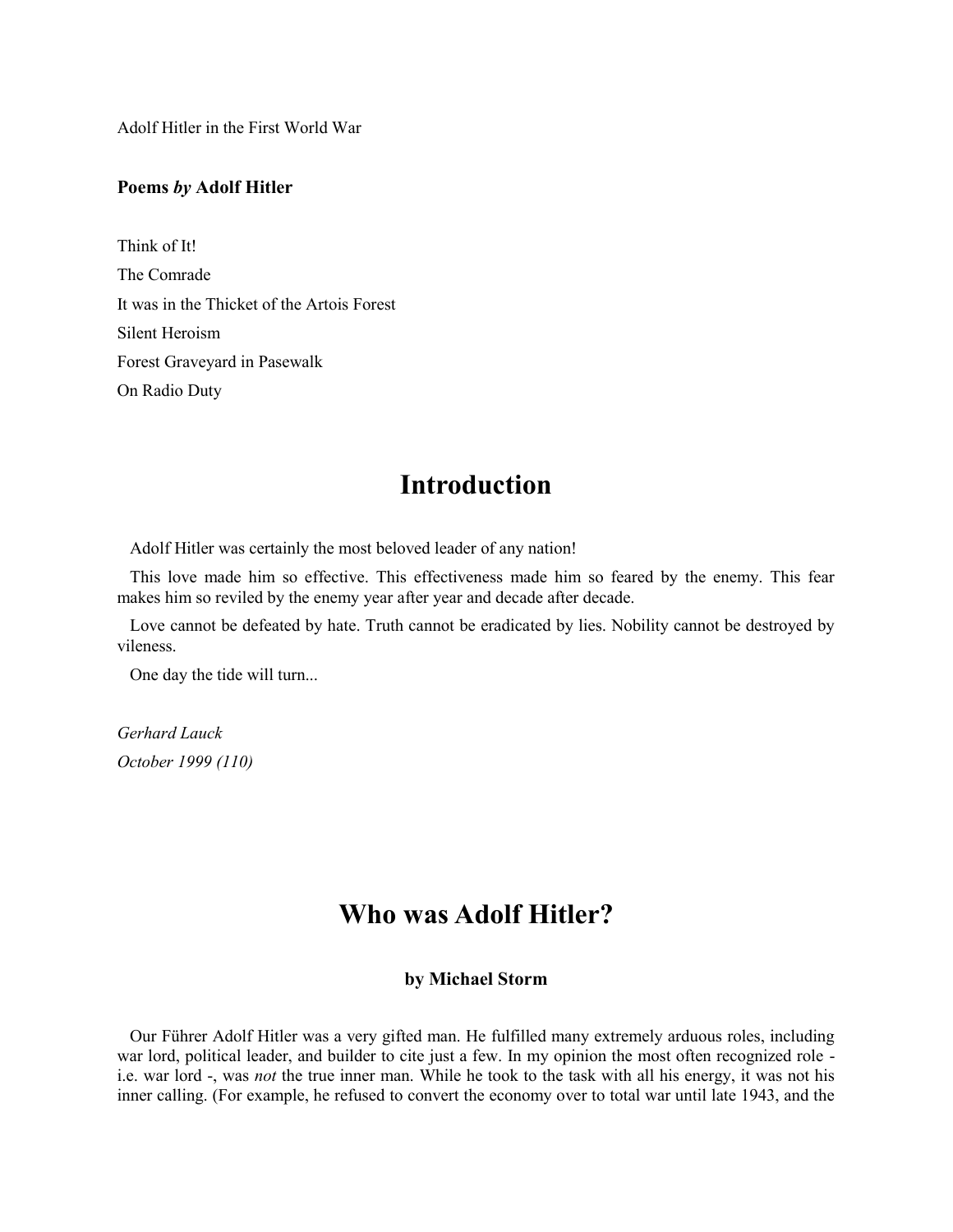drafting of German women into the war effort until 1944, because he hoped to successfully end the war without having to reverse course on his life's work.)

 While he was certainly a truly gifted political leader and dynamic statesmen, these were exterior roles that still did not satisfy the inner man. After the winter crisis on the eastern front, they took a back seat to the role of war lord which the Führer was forced to assume.

 The inner essence of Adolf Hitler, which is visible throughout all of his life, is that of a *builder.* It is the purpose of this year's birthday article to examine this fact. Contrary to the Jewmedia's negative image of our beloved Führer, he was the most positive, constructive leader in history.

 As a boy he wanted to be a painter. And he even earned a living as an artist as a young man. However it wasn't until he applied to the university in Vienna that he discovered his true inner calling. The art institute rejected his application, which broke his heart. But they told him that his future lay in the field of architecture, and that he should apply himself to this field.

 Over the course of his life Adolf Hitler designed houses, buildings, stadiums, bridges, working districts and whole cities. Each carried the personal stamp of his most inner self. It was Albert Speer's task as chief architect of the Reich to take the Führer's ideas, sketches, drawings and models and to transform them into reality. Concrete, glass and steel works sprang up all over Germany as the Führer's dreams took shape. His building program continued from 1933 to 1943. But Germany did not have enough workers or raw materials to even begin a fraction of the envisioned projects during that short, ten year period.

 German armaments took a back seat to his building program until 1944. In 1938 France alone outspent Germany on armaments. In 1939 Great Britian spent more resources on the RAF than Hermann Goering did on the Luftwaffe. In 1940 France had twice as many modem tanks as Germany did. And these two so-called peace-loving democracies were the *weakest* in the massive allied coalition of powers that encircled Germany in the most monstrous war known to mankind. It still took over six years for them - USA, USSR, Great Britain, France etc. - to overwhelm little Gennany.

 Obviously the physical creation of the autobahn, buildings, and cities was a very high priority for the Fbhrer. Yet even these gigantic projects fail to amply demonstrate his inner self, which was far greater.

 When Adolf Hitlerjoined the unknown NSDAP as its seventh member, he began a campaign to create a powerful political machine, which grew from obscurity into the all-encompassing movement we see in the magnetic film *Triumph of the Will.* None of this was would have been possible without his inner drive. Building the party machinery was no easy accomplishment, and formidable enemies had to be fought all along the way. As the political arm of the party grew into millions of members, the Führer created numerous branches of the movement so each member could fulfill his personal destiny. The most famous of course were the S.S., S.A. and *Hitler Youth.* But dozens of other, much larger organizations existed, which supported workers, farmers, students, etc. Their memberships dwarfed even the two million man S.A. The Führer's genius was so great that virtually everyone was included into the national fabric, where they derived satisfaction from what they did best, and this in turn unified the people as no people has ever been before or since.

 Not only did Adolf Hitler build the most encompassing political movement in world history - under the most unfavorable conditions imaginable -, but he also created the strongest economy in Europe. When the Fahrer took power on January 30, 1933 the German economy was a burned out, smoldering hulk. Unemployment was over 25%. The Deutschmark was worthless. International trade was impossible due to the Jewish world depression and Great Britain's refusal to allow Germany access to world markets. Even a customs union with Austria was forbidden by the evil treaty of Versailles. In short, Germany was destitute and surrounded by a wall of protectionism from hostile nations. Germany was to remain an economic slave for all time. To add insult to injury, World Jewry, based in New York City, declared war on National Socialist Germany. They called for a world economic boycott against Germa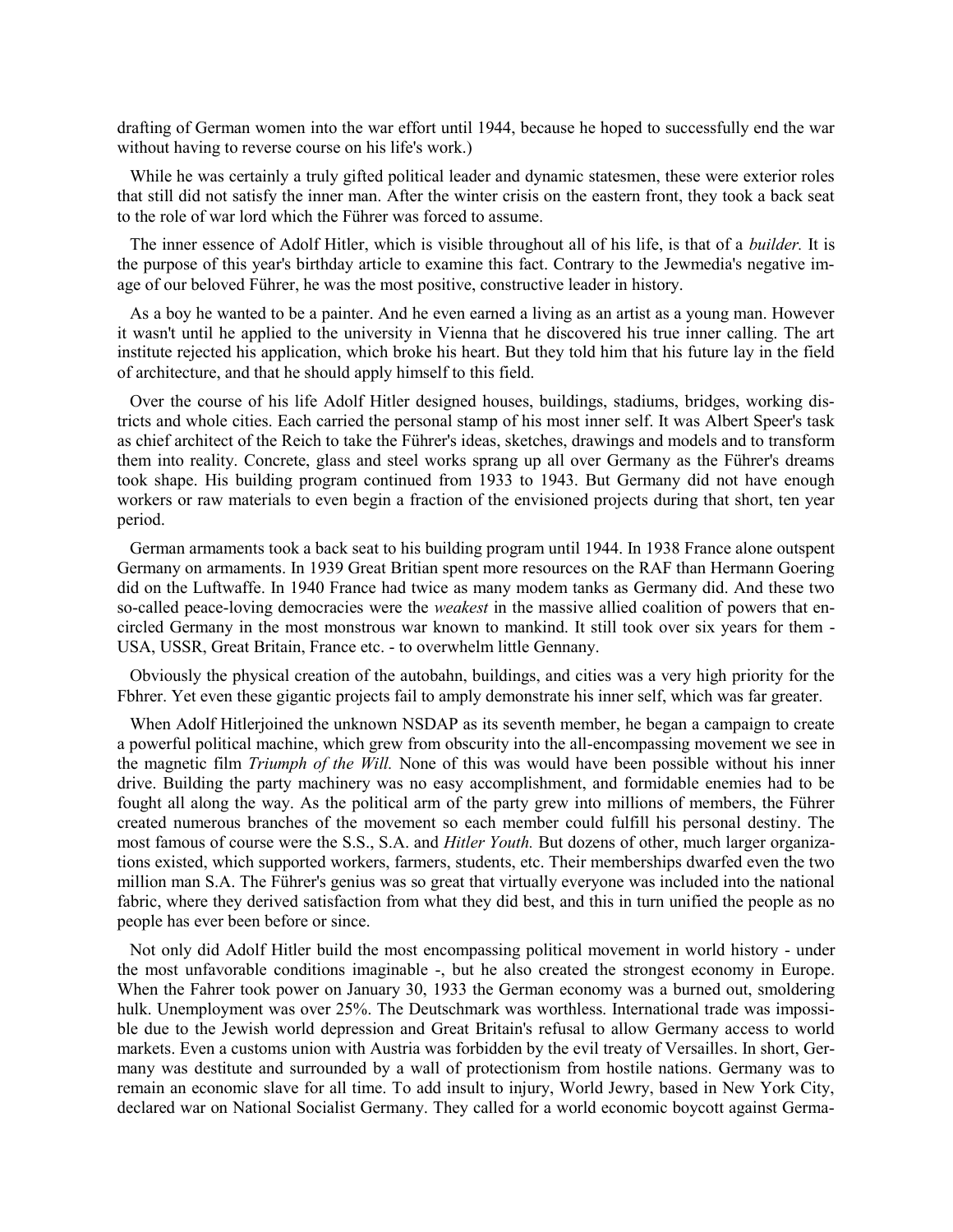ny and used all of their economic and political connections worldwide to strangle Germany.

 The Führer remained undaunted by the seemingly hopeless task. Within hours of assuming leadership of the rudderless state, he began the herculean task of building a new national economy. With incredible speed the Führer's energy transformed the moribund economy into one of vitality, strength and vigor. Millions of men went back to work. Families could begin again. A true sense of hope permeated every fabric of German life. By 1938 the German economy was the strongest in Europe. It even suffered an acute labor shortage. Italians, Poles, and Frenchmen flocked to Germany in order to feed their families.

 Sadly for world peace, only National Socialist Germany fought its way free of the Jewish tentacles of world depression. The USA was still in its clutches on December 7, 1941, and England never escaped it. The war just provided forced rationing, and after the war England sank back into its massive, prewar depression - minus its Empire.

 As tremendous as these achievements are - the building of cities, the party, and the economy -, they are not the crowning achievement of the Führer's life. In the 1930's Adolf Hitler repeatedly assured world leaders that National Socialism was not for export, contrasting his policy with the Jewish Bolshevik international, which was invading all nations in search of world conquest for their Marxist-Jewish super-state. The National Socialist revolution was for Germany only and the degenerate plutocratic democracies had nothing to fear. But fear they did!

 The Jewish hatred against a resurgence of Aryan purity culminated in a world war with National Socialist Germany pitted against the Jewish clones. The war began as a national struggle with Germany fighting for German survival in a hostile, Jewish-controlled world. However, as the war progressed tens of thousands of volunteers flocked to the National Socialist banner to fight not just for Germany, but for a new world order. Their goal was to create a united Aryan Europe.

 At first Hitler was against this. He only wanted Germany to be left in peace. But once it became clear that the war could not be localized, his view evolved from a German viewpoint into a Pan-Aryan, European one! Tiny Germany would become the driving spirit in a united Aryan National Socialist Europe extending from Lisbon to Moscow. It would become an unbeatable superpower and be more than a match for the Jewish plutocracy of the USA and Jewish bolshevism of the USSR.

 General Leon Degrelle led his Waffen S.S. Belgium troops on the eastern front. They fought for Belgium's place in a Pan-Aryan Europe. Hitler held him (and his men) in the highest esteem. In 1945 he even said that if he had a son, he would want him to be like Leon Degrelle!

 By the end of the war the Führer had built a truly Pan-Aryan European movement that stirred hundreds of thousands, not just to support it, but to fight and shed blood for it even in the hopeless last hours of the Reich. The Führer bunker in Berlin was defended to the last by foreign volunteers of the Waffen S.S.

 The incredible feat of unifying a Europe that had been divided for centuries was not only the Führer's crowning achievement. It is also the catalyst which continues to evolve National Socialism from an exclusively German movement into the worldwide, Pan-Aryan phenomenon of today. This dream of true world peace bums strong in the hearts of millions of White men around the globe.

 Adolf Hitler was the greatest of all leaders. His legacy for us is his conception of world peace based on the new world order of Pan-Aryan National Socialism. Simply put, all White men will be united into an Aryan brotherhood where we will share the bounties of our collective genius, labor, and racial superiority.

 April 20th is the birthday of our beloved leader Adolf Hitler. While each subscriber, supporter, and activist celebrates, ask yourself, *"What should I be doing to help complete the Führer's most important work? What can I do to secure my Aryan children's survival in this ever more hostile, non-White world?"*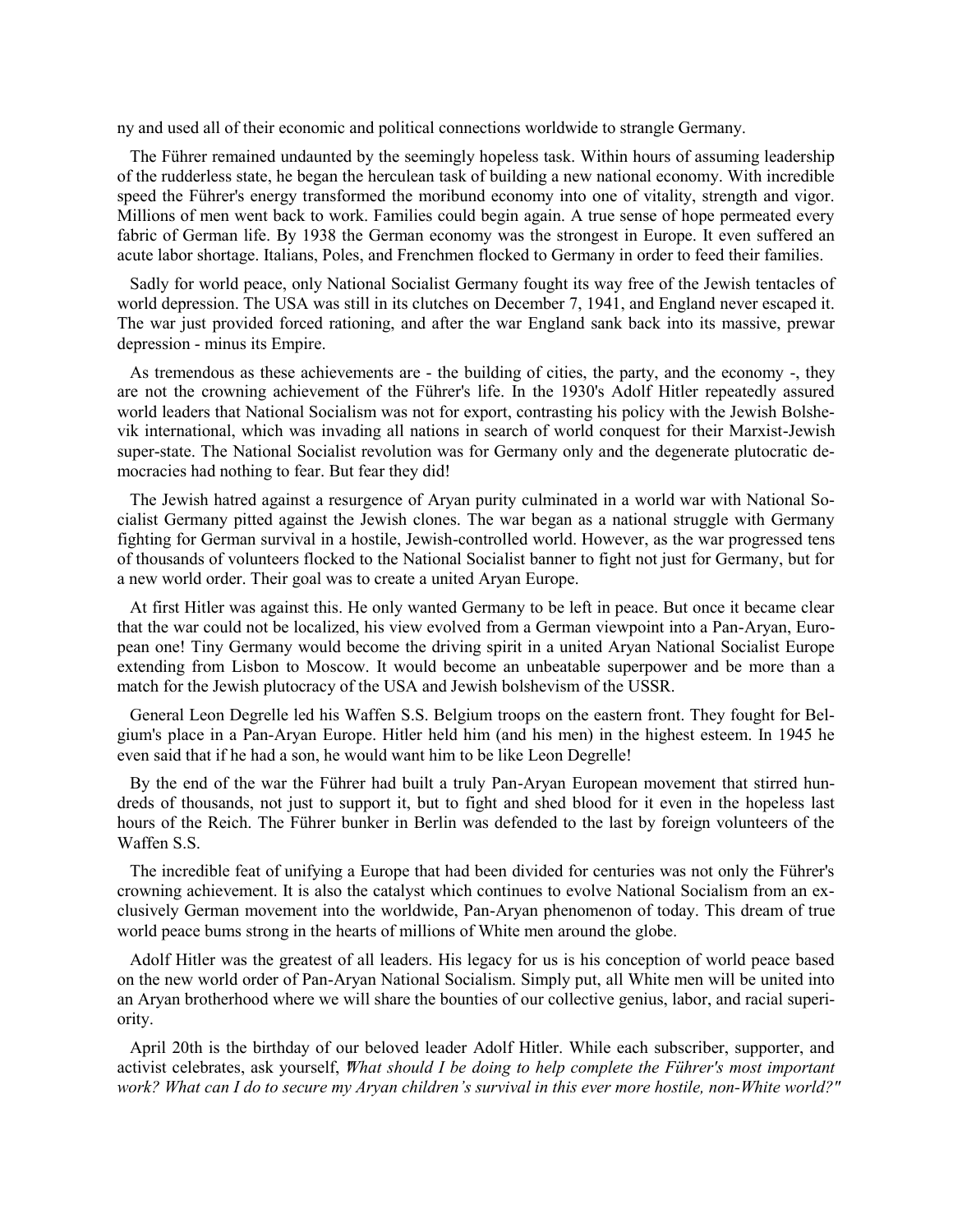In memory of our fallen leader Adolf Hitler's dream of a united Aryan Race. *- HEIL HITLER!*

# **Pilgrimage**

#### **by Katti**

*"Today it seems to me providential that fate should have chosen Braunau am Inn as my birthplace. And so this little city on the border seems to me the symbol of a great mission.*

#### Adolf Hitler, *MEIN KAMPF, Vol. 1, Ch. I*

 I was beginning to feel the thousands of miles and three days travel by airliner, ferry boat and rail from Chicago as my train out of Salzburg sped across a green countryside of silver rivers interlacing ginger-bread villages. Black and gray clouds skidded low over the primeval mountains, alternately concealing and revealing their ragged summits - a lovely, dramatic, constantly changing panorama of Upper Austria. But I was more exhausted than exhilarated and yearned for a warm bed in a friendly Gasthof.

 My weariness fled and an adrenelin-rush recharged my metabolic batteries as the train slowed to a halt at the next station bearing the name "Branau am Inn." Though I planned to arrive in this little Medieval town for many months, seeing that station name for the first time through the train window was a shock. I had made it! I was really here' Shouldering my back-pack, I walked through a cold down-pour a couple of miles from the station to lonely Linzer Strasse, where I inquired at the Maybräu Gasthof. I was in luck. The landlady told me that every other place in Braunau and for miles around had been booked, often months in advance. "I don't wonder at it," I said cryptically, and she smiled. "The whole world is here this month." "What?" I gasped. "Just wait. You'll see!" And she left me alone to ponder her enigma in my comfortable little cubicle.

 I awoke at dawn to a morning still damp from yesterday's showers. But the town was alive with village activity and I admired the wonderful, harmonious blending of modem life-shops and homes with the traditional buildings and streets of bygone centuries. I continued to the end of Linzer Strasse, which opened into an airy Market Square straight out of the middle ages. At its south end stood the Salzburger Tor, a massive archway that five hundred years ago guarded the original entrance to Braunau. Through the other side, the street bridge crosses a small tributary of the River Inn. Perhaps one hundred fifty meters from the Tor still exists a large, plain white-washed building today occupied by apartment dwellers. It was to this apparently unremarkable structure in an obscure Austrian town that I had come to visit from the other side of the world. For here, in the house on Salzburger Vorstadt, was born earth's greatest son, and I had arrived to celebrate his one hundredth birthday.

 Nor was I alone, as I learned the following day when regular troops and special forces of the Austrian Army abruptly occupied Braunau am Inn. Transportation over the bridge to the German border was sealed off, and persons entering the town were required to present proof of residency. A military helicopter circled low over-head as dozens of armored personnel-carriers rattled through the old market Place. In scenes reminiscent of Hollywood propaganda movies from the 1940's, soldiers bearing machine guns swaggered among the bemused villagers and helmeted figures with pistol-packing officers stationed themselves at watch-points. Posters appeared throughout the town announcing in no uncertain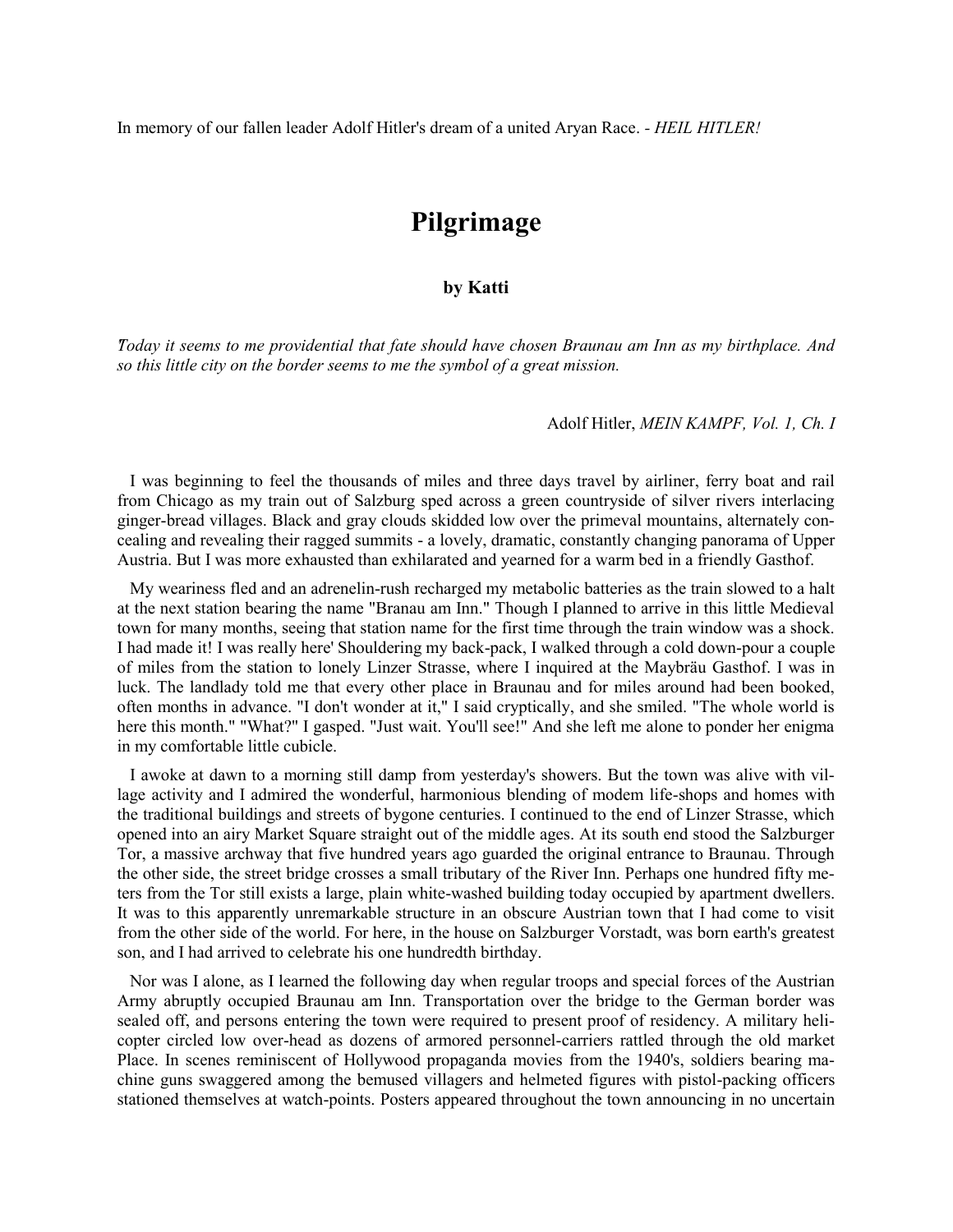terms that Braunau was under martial law. All forms of public demonstrations, the goverment placards warned, from 1400 hours Wednesday until 900 hours Friday were strictly forbidden. Speaking in a loud voice to more than two persons, street gatherings or sidewalk pickets, the distribution of handbills, the shouting of slogans, even persons wearing "suspicious clothing", were subject to immediate arrest and prosecution under Austria's "anti-Nazi" legislation.

 The self-satisfied proponents of democracy were behaving precisely like their own nasty caricatures of "totalitarian Fascists." But just before their arrival the town was inundated by thousands of "outsiders" from all over Europe and America, even Australia, South Africa and the Orient. Poor little Braunau swelled with visitors, and the atmosphere grew increasingly heavy with tense expectation. There were rumors on everyone's lips. Werewolf commandos were supposed to raise a swastika flag over the Salzburg Tor at midnight. Jew assassins were believed prowling the streets at night. Terrorists from Milan were going to bum Simon Wiesenthal's effigy in front of the Mayor's home. Public apprehension was not assuaged when government troops pulled a barricade across Salzburger Tor, sealing off the Old Vorstadt with its forbidden zone. Through the archway I could see the street beyond, eerie for its enforced emptiness.

 By late evening, the Market Square was largely deserted save for the soldiers at their posts. But all the taverns and restaurants were crowded with lively celebrants. Shortly before midnight things began to happen. At the Gann Hotel, not far from the Salzburger Tor with its barricade, someone ordered bottles of the house's finest champaigne, and toasts went all around in birthday greetings. In the Ratskeller of my own Maybräu, at the table next to mine, surrounded by university students from Munich, a young man stood up smartly, rattled his right arin in outlawed salute and yelled at the top of his lungs, *"For the Greater German Reich, Sieg Heil! Sieg Heil! Sieg Heil!" No* one bothered him or his companions.

 Being alone, my own celebration was a quieter affair. I walked to the nearby vacant Market Place and sat at a bench under the great village clock. I looked up towards the sky. The clouds which had covered most of Central Europe for the past week were cleared away, and the observable stars danced inexorable into their fateful positions as the brazen lungs of the portentous clock ponderously chimed out the midnight. To be in this place, at this moment - there are no words. When the last stroke echoed into eternity, I hit the play-button on my little tape player. The Badenweiler, his favorite march, throbbed in my headphones.

 Next morning, the Market Square was jammed with a mass of expectant people. They all seemed to be waiting, waiting - waiting for what? For whom? It was though he himself were about to appear at any moment, perhaps standing erect in a big black Mercedes. Maybe they expected something like that. The living spirit, the emotionally tangible presence of the man who for forty years after his physical death summoned the world's attention to his birthplace grew more intense, manifested itself more powerfully.

 Toward noon, a group of Italian Fascists mysteriously appeared in the middle of the crowd. One of them, defying the overwhelming presence of the authorities, attempted to speak. *"We bring birthday greeting to the greatest hero of the White Race! He lives forever in the hearts and minds of his blood brothers and sisters! No Jew-tyranny." -* The soldiers pounced on him and his comrades, but not before they got off a salute to the stunned on-lookers. Some in the crowd dared to salute back. Others cheered and a few began singing the old stormtrooper song, "Brüder in Zechen und Gruben," apparently a witty reference to the Italian's brief speech about "blood-brothers." The police hauled out even these respondents for arrest, a heavy bust in this part of the world.

 My own little celebration took place behind this hubbub, in the Pfarrkirche Square of the magnificent 15th Century cathedral, St. Stefans. First, I descended the nearby subterranean memorial to the war dead, a public epotaph inscribed on its walls with the names of the fallen from Braunau. In the center of the floor lies a representative of a soldier asleep in heroic death. On the northern wall is an honor roll of the warriors who died at Stalingrad. Here I placed a bouquet of flowers with a small scroll reading, "And you have yet conquered!" Climbing the stairs out of the memorial, I crossed to the Pfarrkirche,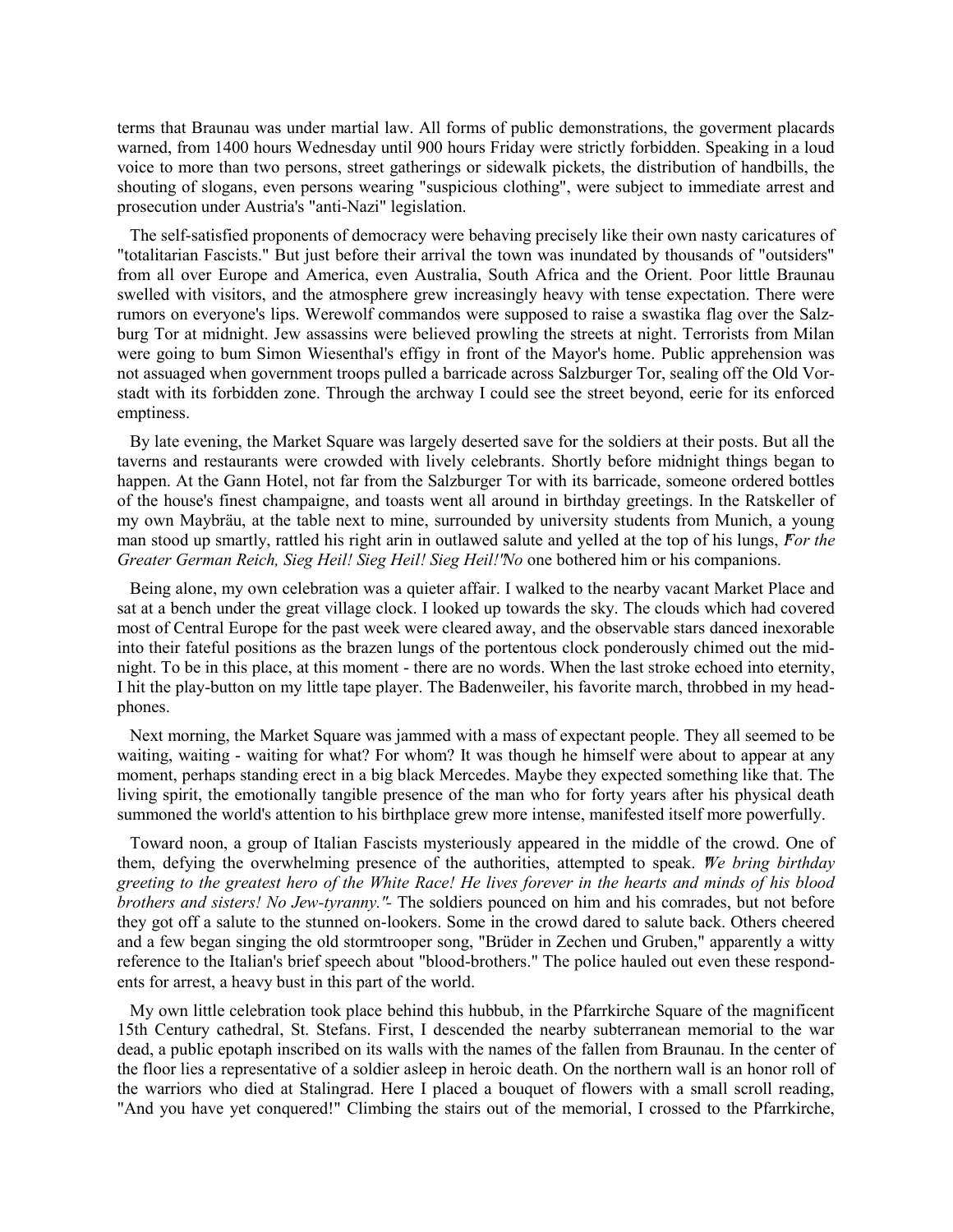where I laid a flowering evergreen wreath with his photograph in the center of the altar and lit the topmost offertory candle.

 While meditating in the pew, I saw an old woman come in and directly to the altar where she noticed my wreath with its photo. Although apparently thunderstruck by her discovery, she did not disturb the evergreen. Other people came, saw it with obvious astonishment, but left it untouched.

 I went to the rear of the cathedral to see the ancient font at which the infant was baptised, then returned to the bright sunlight of the crowded Market Square. These simple quiet events, in their telling, cannot begin to convey the deeply moving quality and profound emotional experience of this Day of Days, certainly the most inwardly inspiring day of my life. Until that April day, I had largely despaired of our prospects for success. That immeasurable calamity - the loss of WWII - appeared irrecoverable. Since the sorrowful end of that catastrophe for earthly civilization, the movement has struggled forward, fallen and struggled forward again in an era when the mesmerizing powers of evil seem invincible.

 But on that April 20th, on the hundredth anniversary of his birth, at his sacred birthplace, the unlooked for realization gradually dawned on me that I had been narrow-minded in confining my appreciation of the movement's development and progress within my own thin slice of time. His idea is an ETERNAL concept. The historical consequences he set in motion are a tidal wave of events, gaining irrepressible momentum with the years and far into the future. Our Movement is the application of the laws of Nature to human affairs, and Nature is omnipotent. It may be thwarted temporarily, but its powers only build in frustration to eventually crash forward more furiously then ever before.

 On April 21st after the authorities lifted their barricades to his house, the crowds surged toward it like Moslems around the Holy Stone of Mecca. I was among many strangers, but we all suddenly felt kin to one another, brothers and sisters of the swastika, and being together in this venerated place was like homecoming. His spirit enfolded us all, made us his comrades and filled us with reassurance for the future. The mere fact that we had come from all over the earth to this place, at this special time in the midst of a hostile world, was proof enough that the idea lived yet' It was as he said in the film, "Triumph of the Will" - the "command of our hearts" brought us together. We felt a singular pride in the awareness that future generations will envy us who gathered here at this unique moment to light a birthday candle surrounded by a vast night time of ignorance and evil. From that flame will simultaneously spread a beacon to enlighten our racial kinsmen and a fire to incinerate the poisoners of our posterity.

 I had come to Braunau am Inn to offer him what paltry celebrations I could to honor his memory. But he gave me a gift as great as life itself - renewed, unshakeable belief in our inevitable, absolute triumph. Heil Hitler! A thousand time Heil Hitler!

# **Christmas Story**

 It may be difficult for us to understand just how beloved Adolf Hitler had become to his people, even in the early days of his struggle on their behalf. A revealing indication of the real affection that surrounded him from the beginning has been preserved by the Party's official biographer, Heinrich Hoffmann, who recalled an insightful incident that took place in Munich, just before Christmas, 1923. Only a little more than a month before, sixteen comrades had been shot to death on the Odeon Plaza. The Movement had collapsed with the attempted Putsch of November 9th, its members dead, hiding or, like the Führer, imprisoned. After the spark of hope ignited and now quenched in blood, postwar Germany sank back again into the gray despair of social chaos, economic ruin and cultural rot. This, then, was the setting for the scene recounted by Hoffmann in that bleak December, sixty eight years ago...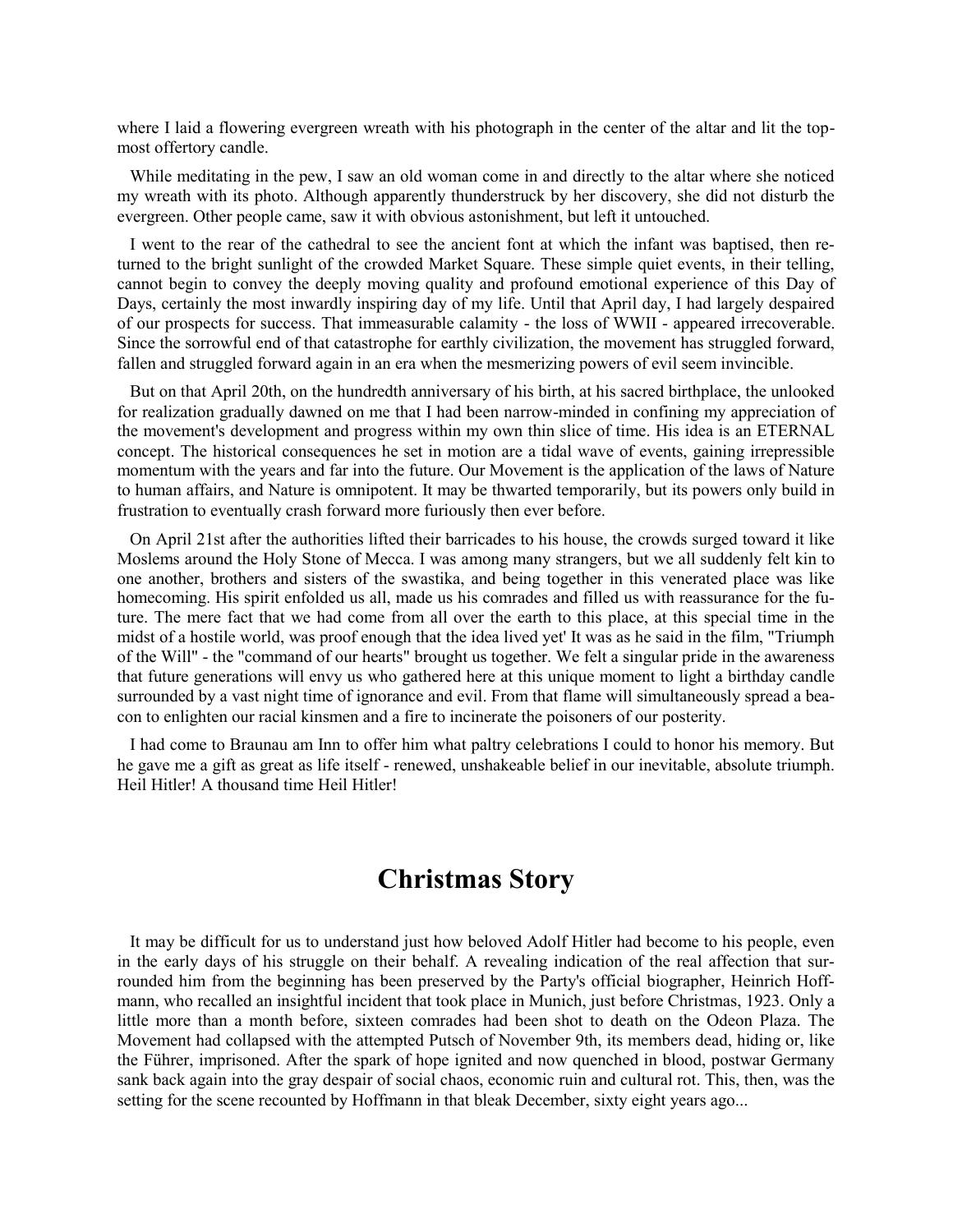"The artists in the Hitler movement planned to celebrate Christmas at the Blüte Cafe in the Bliltestrasse with a *tableau vivant,* entitled, *Adolf Hitler in Prison.*

"I was given the task of finding a suitable double for Hitler. As it happened I came across a man who bore a most striking resemblance to him. I asked him if he would take part in this *tableau vivant,* and he agreed to do so.

 "The great hall of the Blüte Cafe was filled with people. A reverent hush fell as the curtain went up and a prison cell became visible on the half-darkened stage. Behind the small barred window, snowflakes could be seen falling. At a small table, his back to the audience, sat a man. An invisible male choir sang, *Stille Nacht, heilige Nacht.*

"As the strains of the last note died away, a tiny angel came into the cell, carrying an illuminated Christmas tree, which was placed gently on the table of the lonely man.

 "Slowly 'Hitler' turned until he was face to face with the audience. Many thought that it was indeed Hitler himself, and a half-sob went through the hall.

 "The lights went up, and all around me I saw men and women with moist eyes, handkerchiefs hastily disappearing."

Source: *Hitler Was my Friend by* Heinrich Hoffmann, Burke Co., London

### **April 20th**

#### **by Lieselotte**

 Today National Socialists throughout the entire world celebrate the birthday of their Führer, Adolf Hitler.

 We honor the Führer who, in the face of the treason of 1918, created a new world-view and a movement embraced by millions. We honor the 176hrer who pulled Germany out of the swamp of "international brotherhood" and gave back to the German folk their folkish consciousness. We honor the Führer who, under the bright red swastika banner, led the Aryan peoples of Europe against the intemational Jewish parasites, and who finally fell victim to a conspiracy of Jews, capitalists and communists.

 Adolf Hitler, the Führer of National Socialist Germany and the Führer of the Aryan world, is dead. He fell in the struggle against World Jewry. He neither stepped down nor capitulated. He entered Valhalla as the Ffihrer of the German folk.

 The Reich Chancellory was blown up, the Berghof devastated, the Nuremberg Party Day grounds demolished, streets re-named, party offices confiscated, flags, uniforms and books burned. Nothing was left undone in the attempt to eradicate every reminder of Adolf Hitler and of the greatest and glory of the Third Reich.

 After destroying everything which had made the German folk great, the puppet regime thought they could forever enslave it.

 But if these parasites thought the destruction of its material manifestations and symbols and the murder of its leaders could forever kill the movement, then we tell them this: The German folk would rather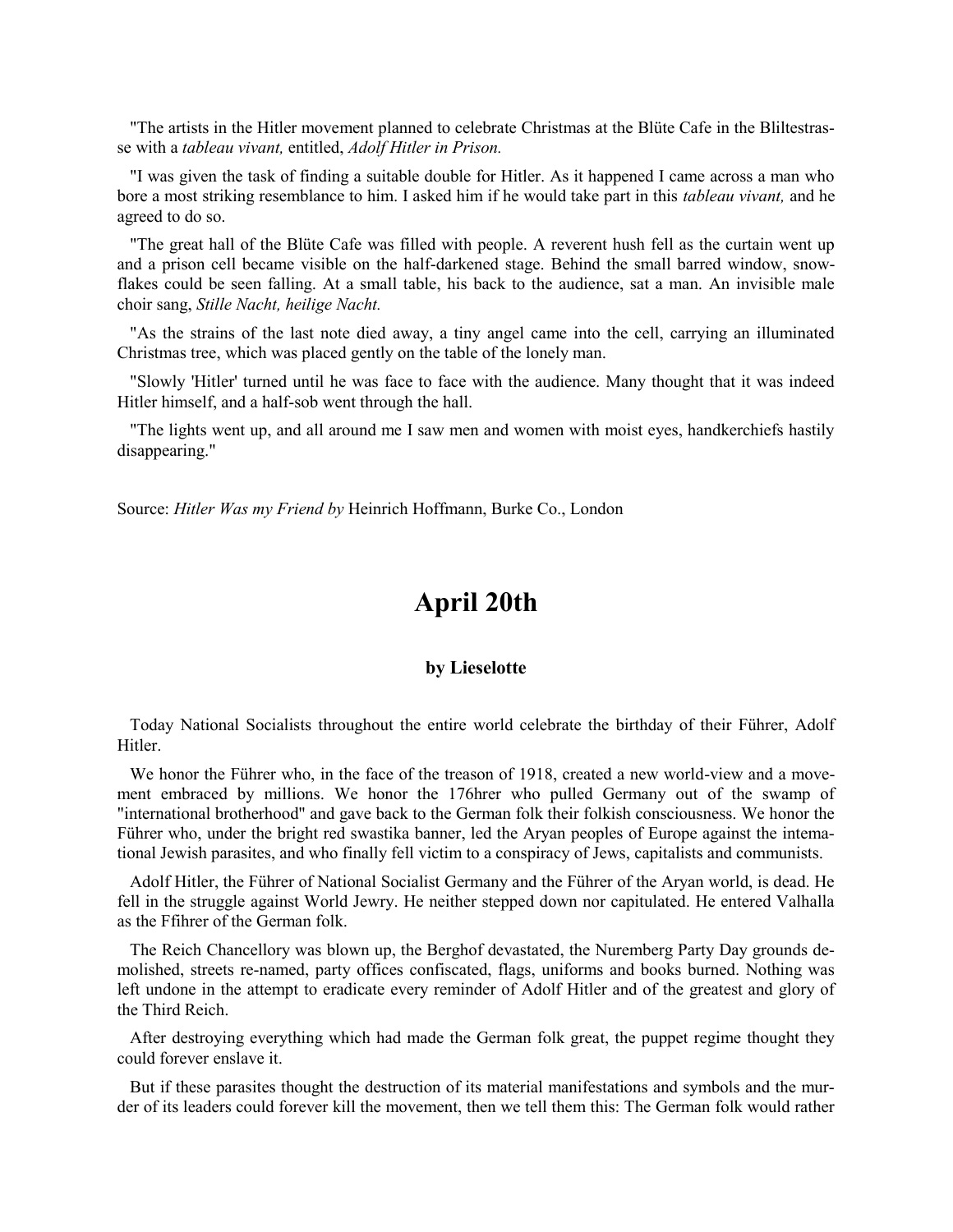perish than - without a fight - to be forever enslaved by an inferior race which came to power through speculation, war agitation and genocide!

 The NSDAP has not capitulated in its struggle with World Jewry. And it will not capitulate. What happened on May 8, 1945 was forced on the military leadership by the enemy, who had been able to occupy Germany thanks to traitors and cowards in our own ranks. Whatever was negotiated on May 8, 1945 does not interest us. Nor does international law, which only exists on paper or, at best, is written to favor the victor. Rather we must liberate our country, we must purge it of foreign influence, and we must protect it against racial decay. We must eliminate Jewish influence. And finally, we have the honorable task of calling that race - which twice plunged the world into war - to account for its crimes. Millions and tens of millions of men, women and children fell victim to the vengefulness, greed and world domination schemes of that cultureless race... twice within 25 years!

 That criminal race would not hesitate to start a Third World War and cause untold human suffering if its plans for world domination are threatened. Therefore we state quite openly: It is our goal to prevent such a catastrophe by whatever means are necessary.

 Regarding the "final solution" of the Jewish question in the Third Reich: I only have to observe the mass of speculators, swindlers and underworld figures to know that it never happened. The pilgrimage of Jews receiving "reparations" payments and the Jewish colonies in the USA, Europe and South America are living proof of the non-existent "final solution". We do not have to waste time talking about it.

 There are witnesses against the "gassing", but no proof for it. Even reports of the International Red Cross describe the human treatment of the Jews. But to think that we will make such a mistake again would be to really view us National Socialists as incorrigible.

 Our opponents will flood the world - as they did half a century ago - with phrases about humanity and such drivel. But I ask these opponents: Where was your humanity when you leveled European cities? Where was your humanity when millions of our countrymen were butchered by the Asiatic hordes? Where was your humanity when our women and children perished under Allied fire-bombs, when hundreds of thousands of party comrades were abducted, crippled by beatings or murdered? Was all that the expression of your humanity?

 Countless Europeans suffered the same fate because they, as patriots and conscious Europeans, participated in the struggle against the Jew-Bolshevik enemy. Three hundred thousand Italians and one hundred fifty thousand Frenchmen were murdered by Jew-instigated mobs. Many still carry the scars of their mistreatment.

We are eager to see how these international apostles of "world brotherhood" try to defend themselves against the charges of their colossal crimes once they are finally put on trial. Regardless of their phrases, they and the race behind them will not escape their fate.

 They can rest assured that, in our case, this is not just a phrase. World Jewry may have temporarily succeeded in getting itself drunk on the blood of militarily defeated peoples, but it has not been able to destroy the National Socialist idea. Yes, the Führer has fallen and movement works have been burned and banned. But National Socialism is rooted deep down in the soul, ready to return to life. Even if the Führer is physically dead, his spirit is just so much more alive. The Führer of National Socialist Germany is with us today, not in body, but through the National Socialist idea, which he alone embodied.

 Through his great work, *Mein Kampf* through his speeches and writings, the Führer has given us for all time the world-view, political and strategic foundation upon which we must act.

 Political systems are installed and overthrown. Politicians come and go. But the 176hrer and his work will for all future remain the foundation for the existence of the German folk and of the Aryan world.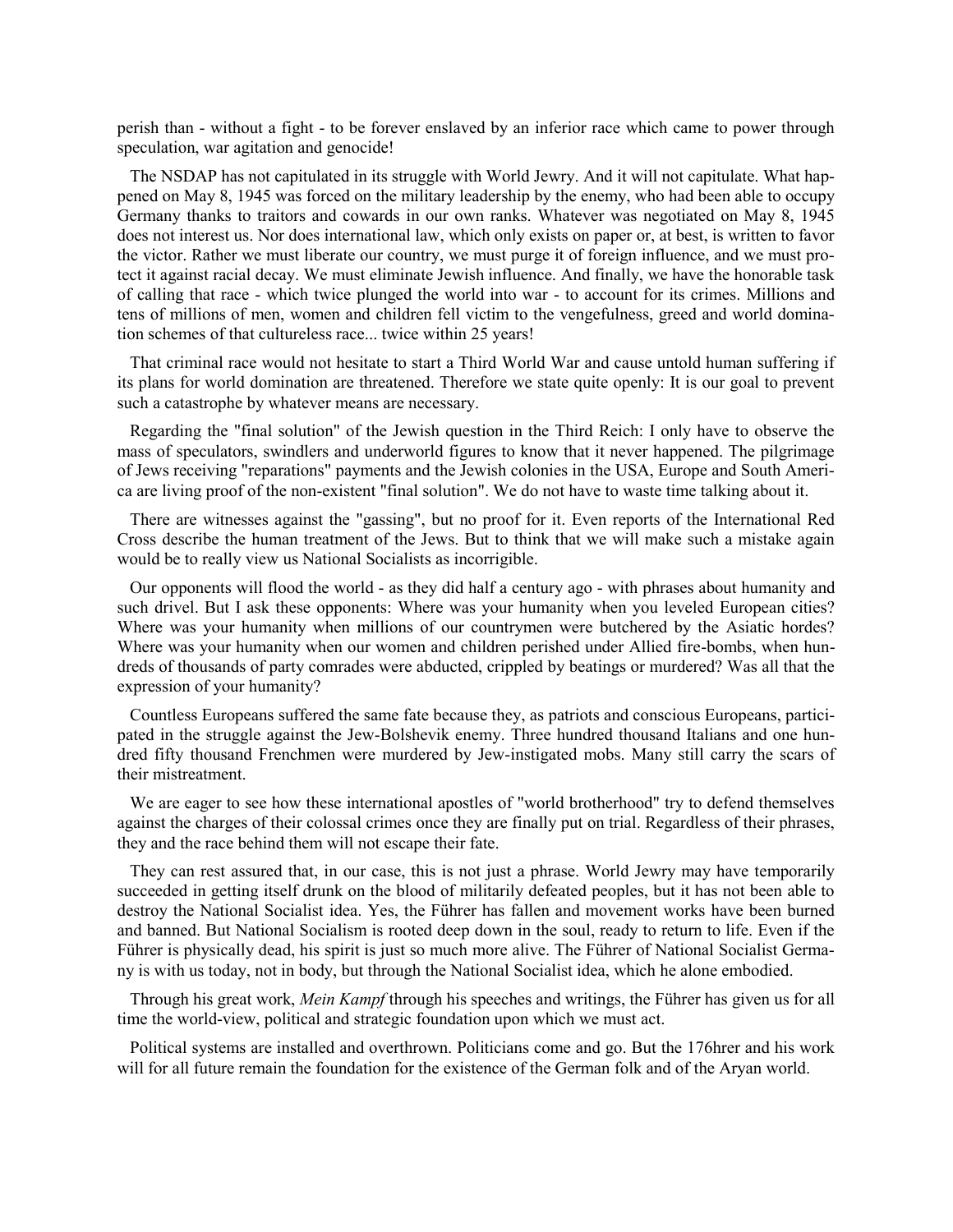April 30th is the 47th anniversary of the date that the Führer - defended by German and European SS troops in militarily hopeless Berlin - dictated his final will and, together with his wife, departed from this life. Today, 47 years later, we have his political testament, which shows his wisdom and vision.

 Thirty years later and according to his own words, the National Socialist movement has again arisen. Carried by a young generation, this movement stands ready to fulfill the will of the Führer. In the name and spirit of our F5hrer, we will overcome this "Federal Republic" puppet regime in the heart of Europe. We will build a holy Fourth Reich of honor, glory, greatness and Justice and hence fulfill the will of our Führer: the radiant resurrection of the National Socialist movement.

 We pledge to you, Adolf Hitler, eternal loyalty to death. We pledge to you. our Führer, not to rest or relax until your final will is fulfilled. We National Socialists will follow your final instructions with fanatical determination and bring those guilty of your death and of the death of millions of Aryans to justice. We would rather die than to break this oath.

 We see ourselves in this hour in solidarity with a community of legions of National Socialists of all nationalities. They have all recognized: either World Jewry achieves world control and all Aryan peoples perish or the Aryan peoples eliminate their Jewish regimes. But we who have Adolf Hitler as our Führer will not allow ourselves to be eliminated voluntarily without a fight! The German folk would rather perish than become the lackey of an international band of crooks! A people which is not ready to always defend its freedom, or to win it back, has lost its right of existence!

 The Führer never left any doubt that the struggle with World Jewry is a fight for existence, for life. Out of the ruins of our cities, the movement of Adolf Hitler has renewed the struggle for German freedom, for European unity and for the Aryan community of peoples. The next years will bring the decision.

 But one thing friend and foe alike can be sure of. We will not capitulate. That word does not exist for us. For us it is victory or death. There is no other alternative. If we perish in this struggle for the freedom of nations, then the ranks of our enemies will be greatly thinned.

 We know no surrender and no capitulation. We only know fulfillment of duty toward Führer, Folk and Fatherland. The life and death of the F~hrer give us the duty of fanatical obedience and effort for the National Socialist idea.

 *"Hitler's work and mission are a holy legacy for future generations. Those of us who are still alive have the duty to fight on."*- General Field Marshal Schörner.

 This article by "Lieselotte" has been translated and adapted from the article *Der 20. April* from the March-April 1978 issue (#25) of the NS *Kampfruf*

# **Adolf Hitler: Leader of Personal Sacrifice**

#### **by Michael Storm**

 National Socialism, like every revolutionary movement, is fueled by *personal sacrifice.* Our movement is unique in that not only did our leader set an example of personal sacrifice during the struggle for power, but did so throughout his entire life.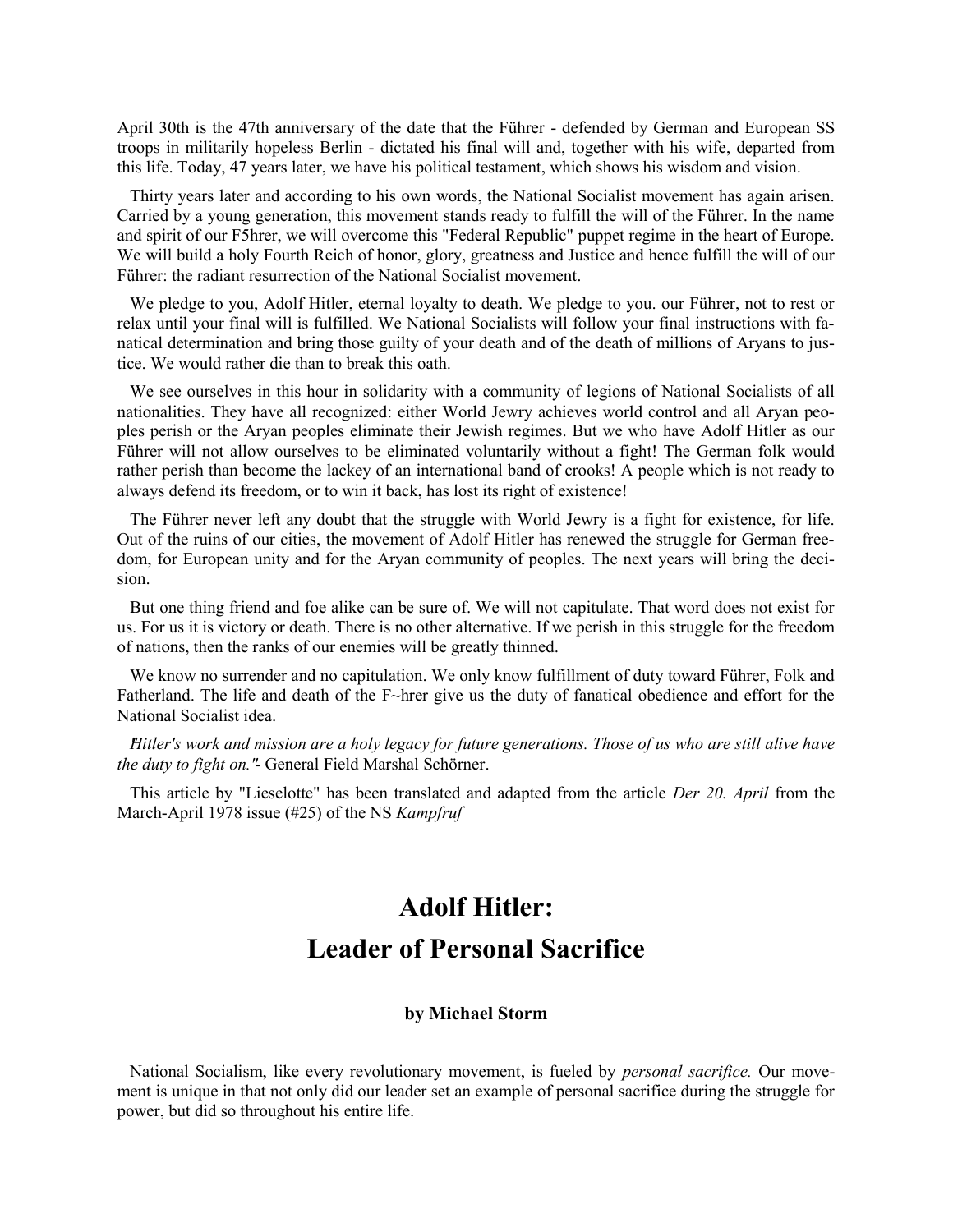When Hitler was just a young man he signed over his orphan pension to his younger sister, Paula, and then struck out on his own to survive in a hostile world, where his daily bread had to be bitterly won. This early example of putting the needs of others before himself was constant in his life.

 During World War One, Hitler shared all the hardships of the common soldiers. His regiment was bled white at the front. As its strength declined, each man was called upon to do more. No man ever did more than Hitler. He constantly volunteered for extra duties, took the most hazardous assignments, and narrowly missed death dozens of times. It was as if by his sheer will alone he could bring victory to Germany. When it was time for him to go on a well-deserved rest or furlough, he refused and instead would give it to a married man so he could spend time at home with his family.

 After the stab in the back and Germany's humiliating defeat, Hitler vowed to dedicate the remainder of his life to making Germany great and overturning the evil treaty of Versailles. During these years of st struggle, he knew even greater privation than he did in his youth.

 His personal wardrobe was so shabby that a party member had to donate a suit so the Führer could meet with the big shot industrialists. Not only did he live humbly so every mark could go into the fight, but he also had to abandon his dream of ever becoming (or so he thought at the time) an artist or architect.

 Materialistic gains were not the only sacrifices that the party demanded of its leader. Hitler often lamented that he could not enjoy the hearth and bosom of his own family, because he could not marry since he was married to all of Germany. Worse yet, he knew he could never know the joy of fatherhood, because it would be unfair to his children, i.e. the burden of following in his footsteps would be too great for them.

 When the war forced itself upon Germany, the Führer had to abandon his dream of rebuilding his cities. He then donned his uniform and refused to take it off until victory was achieved. He worked round the clock, always having more and more to do. His headquarters, the "wolf's lair" in Rastenburg, was buried in a swampy forest that was too hot in the summer and too cold in the winter. His staff regarded it as a joyless assignment and could not wait until they were reassigned to Paris or Berlin, leaving the Führer behind to toil on for Germany without entertainment, bright lights, or the sweet fruit of victory.

 In the Führer bunker in the spring of 1945, Hitler would steal away from the military conferences for a few minutes to admire the models of the magnificent National Socialist cities which he dreamed of building after the war, knowing only too well that they would never be built in his life time.

 When Soviet shells began to fall on the city, he told Waffen SS General Leon Degrelle that if he had had a son, he would have wanted him to be like Degrelle, but that Degrelle must preserve his life along with Colonel Hans-Ulrich Rudel, so that they would inspire the future German youth with their heroism. The Führer said that he would make the ultimate sacrifice for Germany and not run away, but fight the enemy to the bitter end, and then deprive the capitalists and Bolsheviks of their Jewish pleasure of not only putting him on trial, but also of mutilating his body, and so he fought until the "Untermenschen" were only a few meters away, and then he flew up to Valhalla.

 Adolf Hitler was a man who sacrificed himself, his entire life, for his people. The great virtue is an intrinsic characteristic of National Socialism, i.e. sacrifice of the individual for the greater good. This is why a single National Socialist is worth a hundred Democrats or Republicans. It is what makes us so strong and so feared.

 As a young stormtrooper, I used to work 48 hours a week in a local factory, donate my entire paycheck to the party, clean the headquarters, man the desk, collect signatures on petitions, cook meals, do television interviews, and every once in a while have some fun in a street battle with the scum of the earth. Most of the "fair weather" National Socialists were hard to find when it came time to do work or donate some real money. Not surprisingly, they were all weeded out of the movement not by death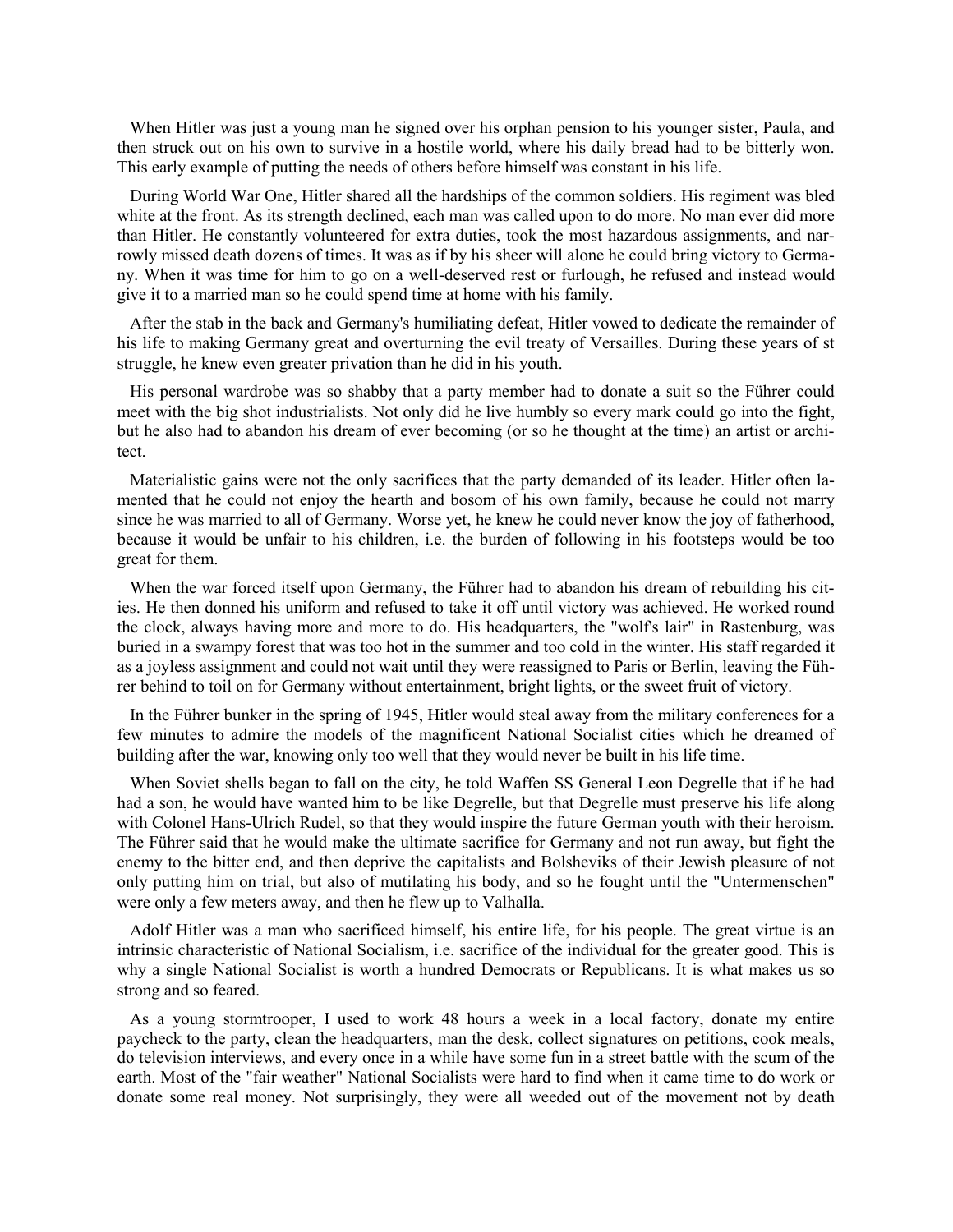threats or bombs, but by their lack of conviction in National Socialism. They wanted to "party" and to reap glory from other comrades' worthy sacrifices. These drones quickly left the party, and each time they did, it made us stronger.

 Compared to the sacrifices of our Führer, my money, sweat and blood are a paltry offering. However, our movement is full today of comrades whose sacrifices make them heros: real National Socialists like Reinhard Sonntag, who gave his life just a few years ago, and Gottfried Kbssel, who has been in jail over two years (and faces another eight years in prison) as well as many, many more who, for security reasons, cannot be named, but without whom you would not today be holding this newspaper in your hands and reading this article.

We National Socialists judge a man or woman by one test of strength only, and that is how much they *sacrifice* for victory. How smart they are (or think they are), how rich they are, what good fighters they claim to be, or how much beer they can consume, all mean nothing... only *how much a person gives of himself!*

Each one of us - *you and I* included - must ask himself that key question!

Heil Hitler!

# **The Beginning**

#### **This account of the Fiffirer's final combat in World War One appeared in** *Der Schulungsbrief,* **March 1934 issue. Written by Kurt Jeserich, it is based on information from Hitler's war comrade Ignatz Westenkirchner, who had returned to Germany from America in the 1930's.**

 The great death moans throughout Flanders. Armored death is everywhere. Tom earth trembles during the defensive battle of 1918. Fire rolls over the shell-holes and trenches. English troops fail in their attack against the heights of Moche, close to Comines. American assault troops collapse against the handful of pockets of field-grey battle-will. Tank columns crash to their death against the rock of German herodom.

 Amidst the rattling of the machine gun fire roar howitzers, artillery, mines and rounds from diving airplanes. Blood fertilizes the earth, which smells of gun powder and in which the dead do not even find the peace of death. From mountains of victims, fate forms a monument of heroism and horrible agony of an almost desperate humanity.

 A world is sworn together in hatred. Destruction! ruination! it cries out from the hot barrels of its cannons.

So was the front!

 Scattered in trenches and foxholes lie the heroes of the Regiment List with their machine guns and rifles, pressed down into the furrows of the churned up earth; bleeding, but still fighting, cursing, but not retreating!

 The evening of October 19, 1918 falls over Flander's mortally wounded landscape. But death still does not sleep. It still flashes, yellow-red and raging, the material battle's raving fire. The troops are exhausted, wet and covered with mud, tired and hungry. Individual men rise from the trenches and hurriedly stumble from shell-hole to shell-hole toward the rear: food-carriers! And the enemy doubles his fire.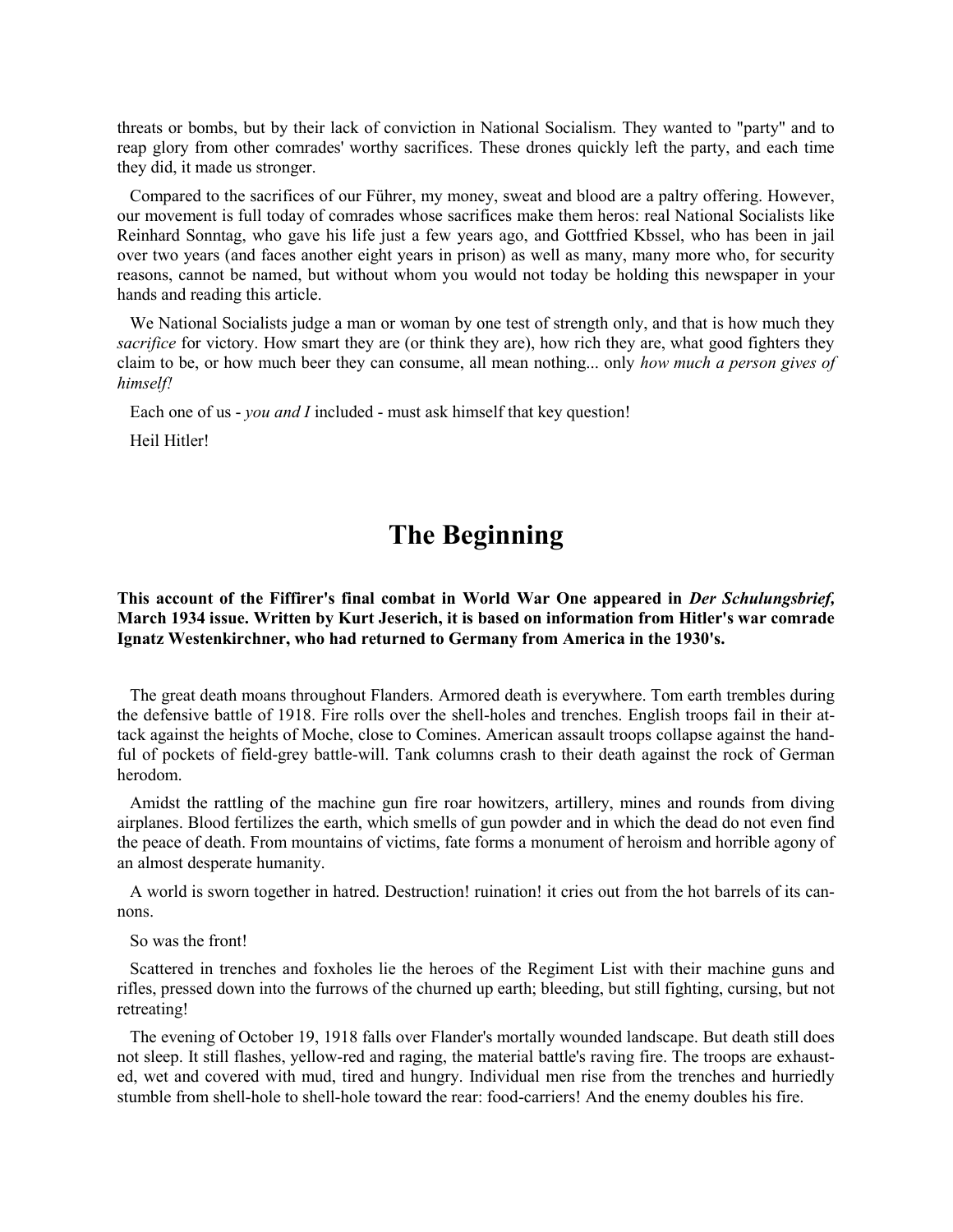Three musketeers, runners from the regimental staff, race against death. Somewhere in the rear is the abandoned artillery bunker. That is where the field kitchen is supposed to stand. They advance, leap by leap, through the hail of lead.

 The errie lights of colorful rockets glow between the front lines. Then, finally, they find artillery shells and empty shell crates. The field kitchen has been reached. The three musketeers breathe a sign of relief.

 But the enemy batteries rage again. Impact after impact, trembling flashes rip up fountains of earth. Wood and pieces of steel fly up with the mud and fall down onto the roof of the bunker. Quarter hour after quarter hour passes. Impossible to return to the front now. Soldiers huddle and wait in the bunker. And right and left, in front and behind them rages in a bath of steel the effect of the most horrible technology of destruction. Three Bavarian musketeers are locked into an earth hole by the arbitrariness of cannon barrels; their lives are no longer dependent on the heroic deed and their own will, rather simply on the senselessness of coincidence and on the dutifulness of unknown artillerymen behind the German guns, who are trying to fight down the English opponents.

 Such hours at the front of the Great War demand real men. And if many a soldier sat with the horror and desperation breathing down his neck, here in the half-buried bunker near Moche in Flanders sat in this night of October 19, 1918 one who had mastered this desperation, the corporal, the runner, the brooder, the good comrade. He overcame in himself that which often terrified the others. Four years he has stood at the front now. Here in Flanders he once experienced his baptism of fire. Since then he has gone through need and death in the spirit of volunteerism of his heroism. Bayerriwald, Wytschaete, La Bassee, Fromelles, the Somme, Bapaume, Soissons, LaFontaine - those were the great battles he experienced. When all despaired, he remained firm; when others cursed, he remained silent. When they collapsed in exhaustion, he did his duty. Yes, he did more than his duty: he often stepped in for a comrade and - in his place - himself risked death in the hell of battle. The runners of the regiment knew of his initiative - forward, forward - whenever it was a matter of getting orders to the front through barrages. When he got ready to leap from cover, surrounded by the fury of destruction, his voice rang out firm: "Now to it!" He did not seem to have any nerves, and when others lost their nerve, he looked at them with his big, clear eyes, and they became calm again and fought on.

 When he spent those rare, peaceful hours behind the front with them, he spoke enthusiastically of his love: the fatherland! He spoke of the certainty of victory and of the destiny Germany would one day have, because it had a destiny behind it which it needn't have otherwise had.

 They did not understand him, they shook their heads when he talked like that. Nonetheless, they sensed something of a great truth in his words. That made them fearful and helpless and caused them to laugh.

 "One day, much later, you will understand me!" he would usually say then. Often, these discussions were brought to an end by an alarm, by the order for a new mission. Then he stood at his post again, the corporal, the runner.

Now the three of them sat here together in the battered bunker. Hour after hour passed.

 Then, suddenly, long expected, the flash of an exploding shell thrust into the bunker. The detonation throw the men to the ground, paralyzing them in horror, and throw up earth. It was a direct hit at the entrance to the bunker. Everything happened in a split second.

Then, the devilish horror of warfare in our civilized era, it crept down in an invisible cloud: gas!

 While another attack is launched at the front lines, the men in the bunker here fight against that corroding death which eats into lungs and eyes. At the front the attack rages. In the bunker the night continues, endless...

In the morning twilight a corporal stumbles into the dressing station. A few days later a hospital train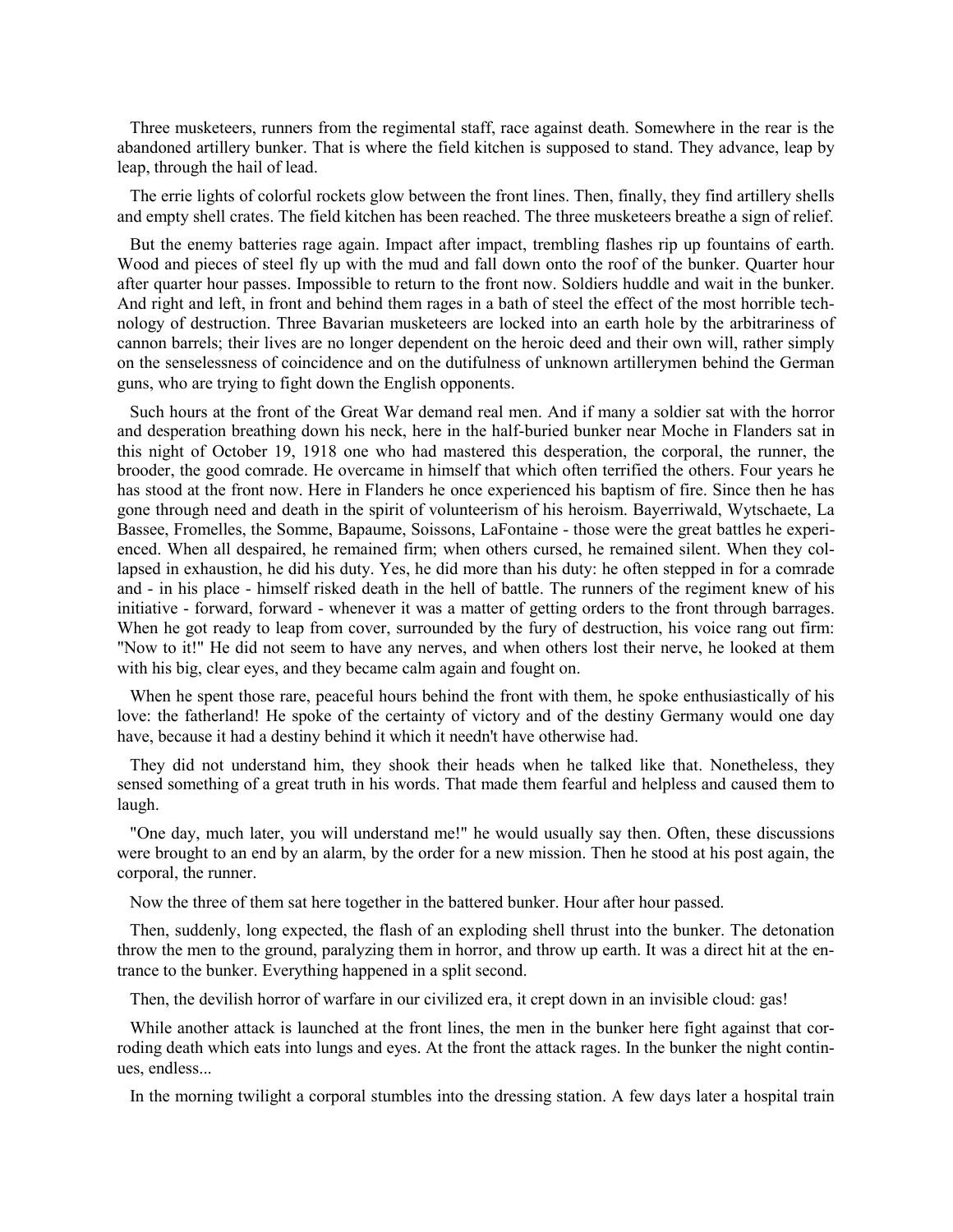rolls toward the homeland. In the railcar, next to shot up warriors, a blind soldier, the runner of yesterday, the brooder.

 He who, in the endlessness of battles, could not see farther with his healthy eyes than his own sector of trench and the small patch of shell-holes on which death tried in vain to hunt down his life and his orders for the fighting troops, he -the blind one - now becomes seeing. It is night around him, but in his heart glows the fame of sacred becoming, and he, the blind one, now clearly sees in the light of this flame the endless expanses of world events, which started with blood and will end with blood. He sees the fateful yearning of his folk, sees the suffering and misery of an entire world. Yes, he sees the path to salvation!

 And while the red mobs spit on the Reich's coat of arms, while mutiny unfurls the rags of freedom, a will ripens in this man: the blood of this war, it should not have flowed in vain. The victory wreath of a better victory - Germany shall one day raise it on the flags of his new folk!

 That was the silent oath of a blind soldier, and so began on November 9, 1918 in the hospital in Pasewalk the history of the National Socialist movement.

 One man departed from here and became the drummer, and everywhere where he formed new Germans out of men, they rose their arrn in the sign of their new faith, just like the ancestors rose the spear when they greeted their king, the Führer.

# **Adolf Hitler in the First World War**

#### **Front Comrades (1914-1918) of the Führer Report**

#### **One Man Takes Twelve Prisoners**

 On October 10, 1914 1 left for the western front with the regiment "List", which Hitler also belonged to. Flanders was our first sector. But only in 1916, during the bitter material battles, did I personally meet Adolf Hitler. Both of us had gotten through the war uninjured to that point. One evening we were both in an abandoned gun position when the enemy started to fire fiercely and wildly. Then they "served" us gas. For the whole night artillery hammered our position. We thought we had gotten through it alright until dawn, when we learned that Hitler had lost his eyesight. He himself said he could not see and he held his hands in front of his hurting eyes. Then he was taken to a field hospital in the rear.

 I clearly remember an incident that testifies to the personal courage of Hitler in the war. It was at Epag -ny. During an advance Hitler, as a messenger, had to pass a wooded slope occupied by French soldiers cut off from their unit. The tops of their helmets stuck up over the the top of the foxholes. Adolf Hitler recognized them through his field-glasses, grabbed a pistol, and made a sign with his hand toward the rear as if his comrades were coming up behind him. He drove twelve French soldiers out of their positions and took them back to our command post.

 Hitler often spoke in lonely hours about the political future of Germany. Above all, he was concerned about the division of the Reich into manv small states. He compared the numerous German small states with paper shavings, which he had tied individually to a string. One breeze, he said, could blow them away. But if one bound them all together into a bundle, then even a powerful wind could not move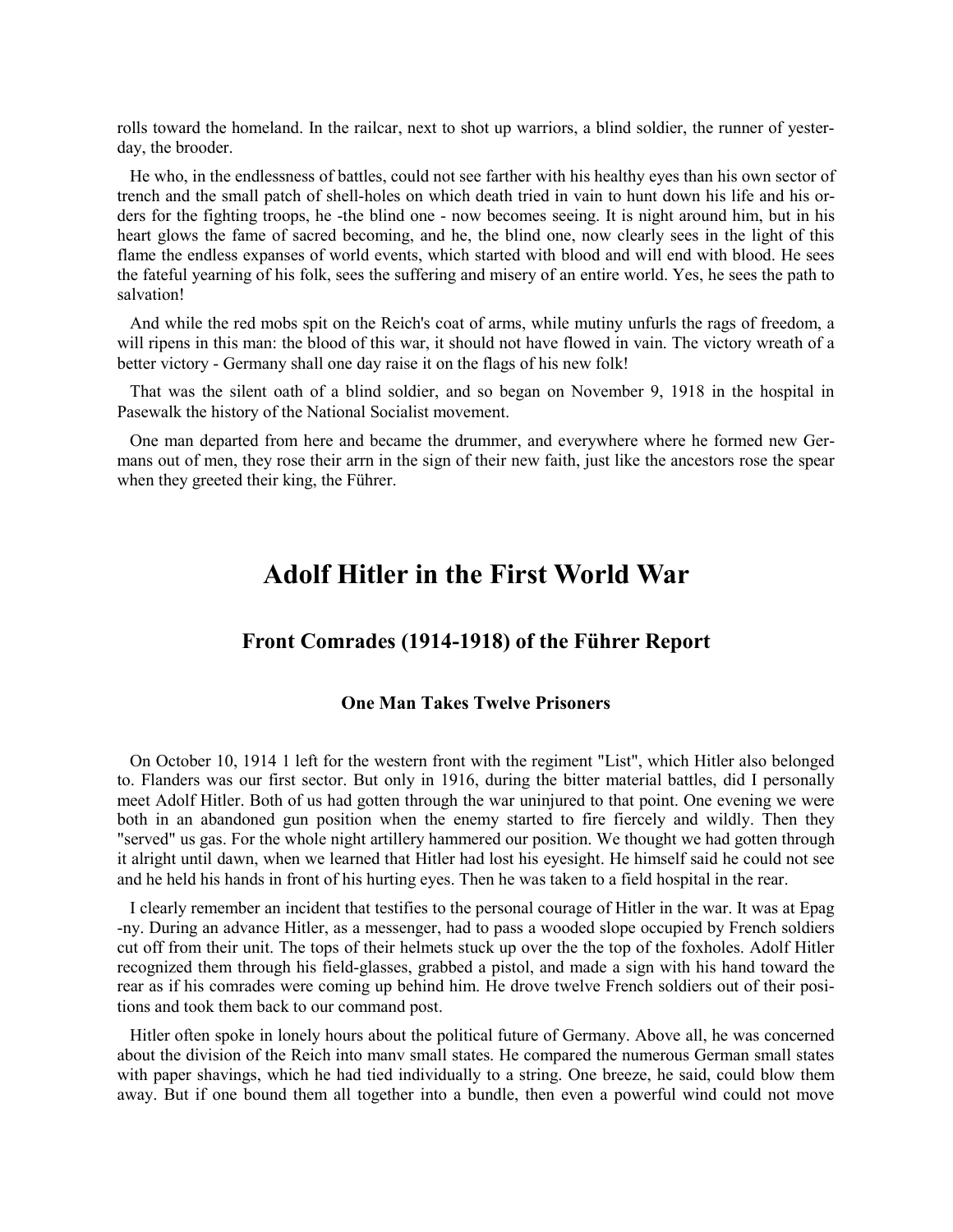them. Even the simplest man among us understood what he wanted to say.

*Ignaz Westenkirchner*

#### **In the Material Battle**

 The Western Army receives reinforcements, for well-known units in the east have been freed. What that means can only be measured by whoever has stood here for years in the drum-fire of the material battles, by whoever - covered with dried mud and blood - feels the stabbing in the lungs that comes from poison gas, and by whoever day after day - the wounds torn open by shrapnel have barely scarred competes with death through the artillery screen and eagerly drinks a mouthful of coffee or eats a dry crust of bread as if it were the finest cake.

 The Reserve Infantry Regiment 16, called "List", in the formation of the 6th Bavarian Reserve Division, fights near Soissons, although it has not been replenished, is drained of blood and munition, has not had fresh clothes in seven weeks, is exhausted from forced marches, is soaking wet from rain, and desires rest. Actually, they have been depleted by combat, but actually they are a reserve behind the right flank of the Seventh and First Armies.

 And in reality they stand in the evening of May 26th in the foremost lines of a right sweep and are now supposed to roll up the enemy. From the Ailette they look over to the Aisne. Their commander is Anton von Tubeuf, a Major. He is the regiment's ninth commander and he has now led the "Listers" for five days. He carries along the other units in the division with him across the famous and infamous Chemin des Darnes.

 The whole regiment sneezes as it runs and fights, for the ground is thickly covered with gas fired by the artillery. Here there are steep ridges, rugged heights and "witch's dance places" torn by shrapnel and rounds with ripped up tree roots and branches sticking up from the burned out earth. One must lift the mortars, machine guns and ammunition over them in order to put them into position. And the air is constantly surring and whizzing with red-hot iron in all sizes and shapes. Telephone lines from the regimental staff to the battalions and between the battalions is impossible. In regards to communicating orders the messenger rules uncontested. With almost dream-like certaintv he races and leaps out of the crater and flits, panting, between the detonations with their rising fountains of steel, fire, earth and smoke across holes, beams and corpses, in the hellish hum of the hornet nest of steel-covered shells. If he fails to get his message or order through the burning confusion of death to the right man, then the entire operation goes to the dogs, and the iron will of this advancing wedge of flanking fighters collapses in failure. Next to the leaders, he now carries the fate and outcome of this battle in his head, in his pocket, in his skill and in his courage.

 Five days long the wild war wages in all its manifestations and - as so often before and so often afterward - the most tireless, bravest, most fearless messenger of the regiment runs, leaps, reports, receives orders, and races from the staff to the point, from the battalion to the commander.

 And after five days the regiment has rolled up the enemy front 23 kilometers, daringly broken it and, so far as counted, taken 400 prisoners, 16 guns, 100 machine guns, four trucks, 15 munition wagons and a sapper camp.

 "Next to the accomplishments of the individual leaders, the main credit for the shining execution of the attack must be thanked to the messengers of the regiment," so stated the commander of the R.I.R 16, called "List", Anton von Tubeuf.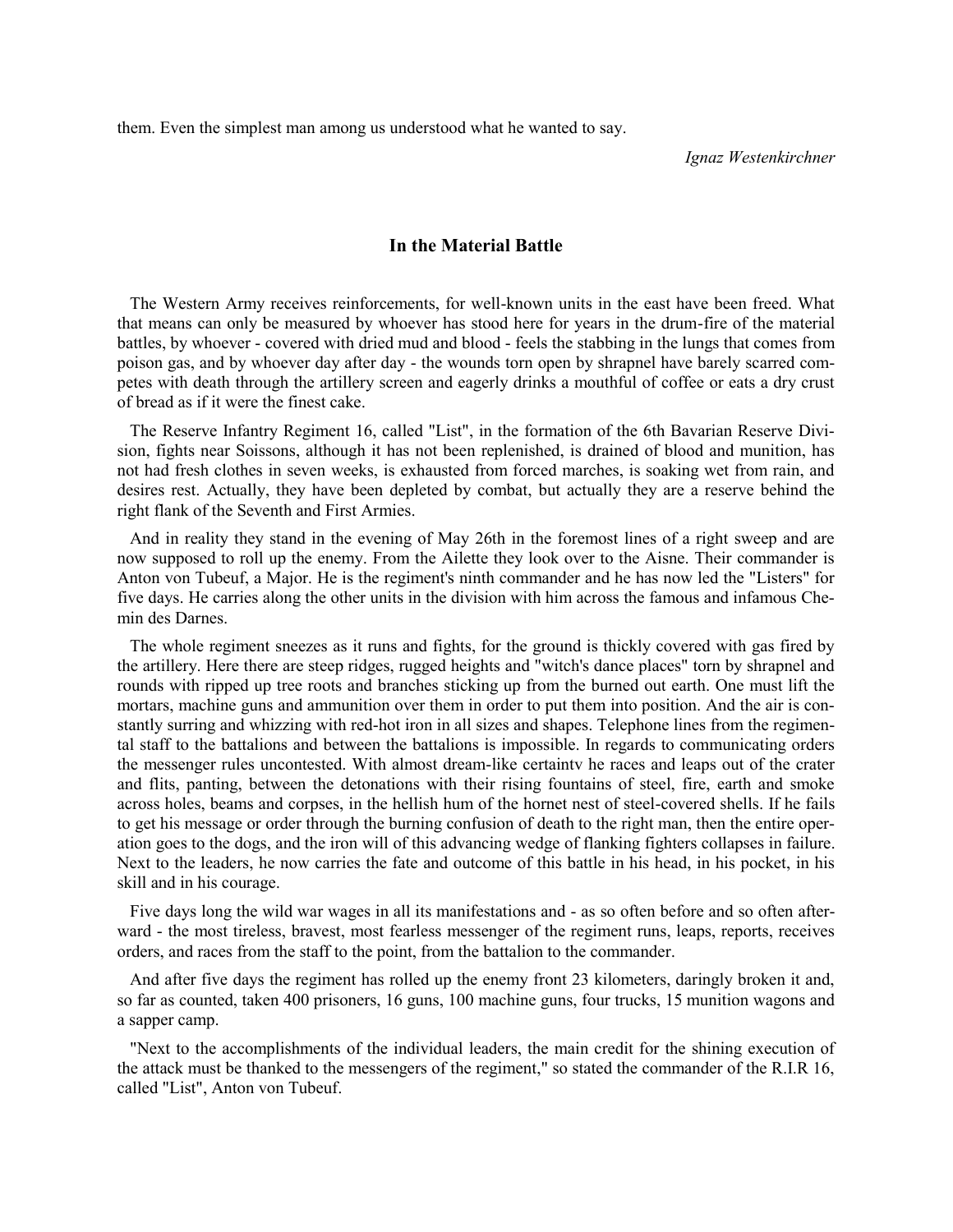On June 1, 1918 the regiment is honored in that its commander receives the Military-Max-Josef-Order. And on August 4 the new holder of the Military-Max-Josef-Order von Tubeuf places the Iron Cross First Class on the chest of the corporal Adolf Hitler, the highest and for the common soldier in the trenches most rarely given decoration.

*W. L. Diehl*

#### **Direct Hit on the Command Bunker**

 Around noon the messengers bring the new attack orders. Again, Adolf Hitler is there, unwavering and tireless in the execution of his dangerous duty. Often he voluntarily takes the most difficult assignments for one or another comrade, right up to the foremost lines under heavy fire.

 Around 1:30 the second attack is launched with artillery support. Terrible are the losses of those storming across the open ground. Only a few manage, with bayonet in hand, to break into the first enemy trenches and take prisoners. They cannot go any further. In vain the second battalion tries to come to the aide of the comrades farther ahead. The leader, Reserve Leutenant Schubert, falls already during the first assault.

 Now the regiment's commander Lieutenant Colonel Engelhardt personally proceeds to the northern forest edge. With field-glasses he familiarizes himself with the situation and spys the best place to attack the enemy. But watchful eyes have already spotted him. Machine gun fire rains down on him, tears apart the bushes to the right and to the left, and bores into the trees. Ricochets hum through the air. There, Adolf Hitler and Corporal Bachmann rush up and cover him with their own bodies. The commander, his view impaired, asks Hitler in amazement, "Why that?" "We do not want to lose our regimental commander a second time", is the modest answer. As thanks, a silent handshake from the commander, as if all that were self-evident.

 November 17th: Most heavy artillery activity from enemy. Half an hour earlier the Brigade Commander, His Excellency Grossmann, personally gave the order to relieve the bled-dry List-Regiment. "See that you get back", he said lastly to the lieutenant colonel. To receive this order, the company commanders have arrived at the regiment's command bunker. Due to limited space, Adolf Hitler and his comrades must briefly leave the bunker. There - it is shortly after 2:00 - another whizz. An enormous explosion - a direct hit on the regimental command bunker.

 Adolf' Hitler is the first to rush in to help. A terrible scene meets him. Dead among the ruins lay the communications noncommissioned officer Kreitmaier, officer-cadet Wimmenauer and an orderrecipient. Severely wounded are Sergeant Ostberg, the regimental clerk, and officer-representatives Oberer and Martin. Now his eye searches for the revered commander. Is he dead, too? There, he sees the lieutenant colonel falling backward with a moan, hears him mumble: "I only wanted to serve my fatherland!"

 With a leap, Hitler is at his side. Likewise comrade Bachmann. The commander's mutilated left hand dangles and his right leg is red with blood - a shell fragment has severed the main artery. The blood loss is great; only fast action can bring salvation. Hitler does not think long. Quickly he places a moss compress above the deep wound and binds it with a telephone cord to stop the massive bleeding. It works, the emergency bandage is skillful and fulfills its purpose.

*A regimental comrade*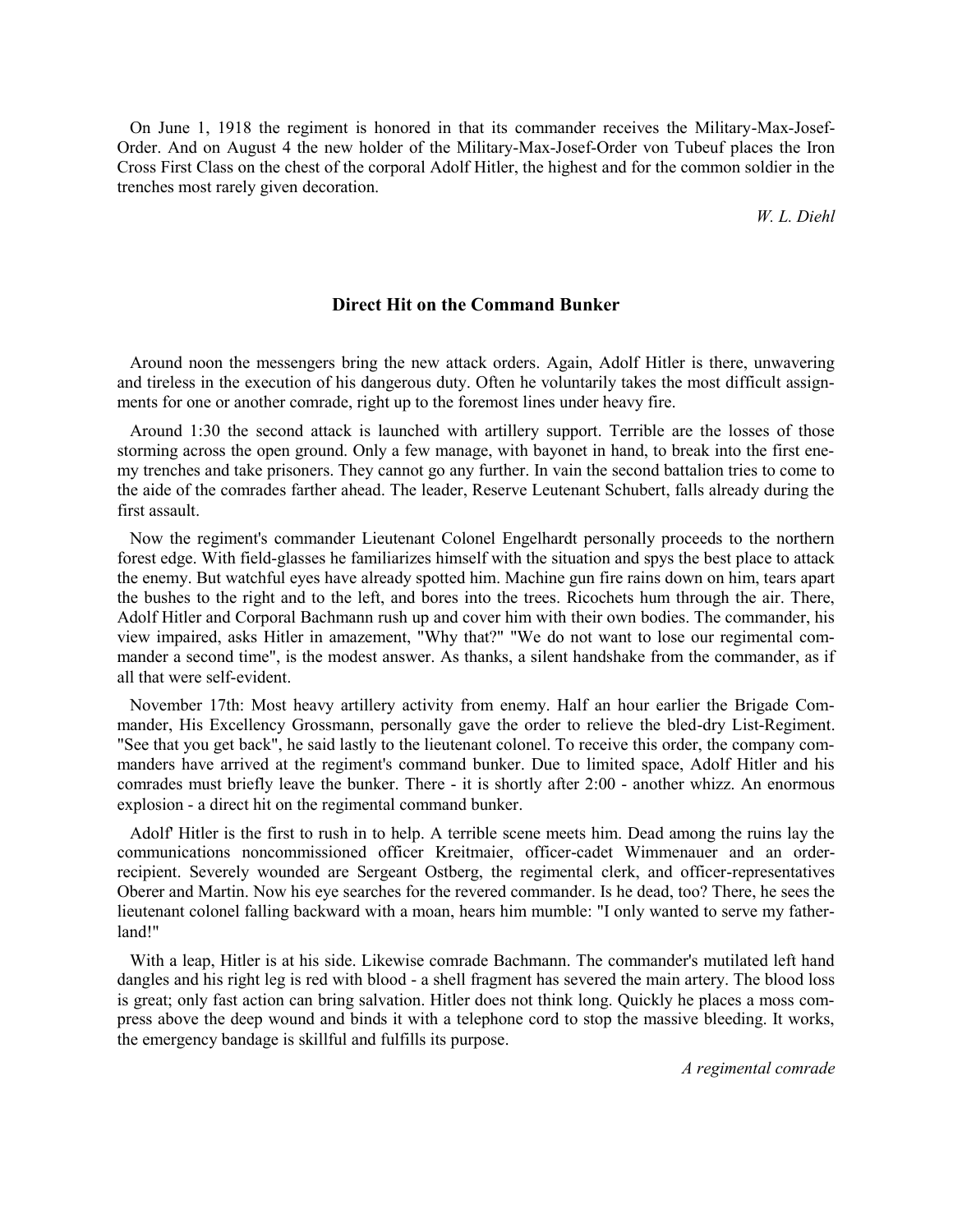#### **The Messenger**

 During the night I had to twice take messages to the third battalion in the southern sector of Roeux. The messenger Hitler was to accompany me. For a short stretch we could use the train embankment as welcomed cover. But soon we had to leave it and cross open ground. The path led us past two advanced gun positions. Hardly did we get close to them than the enemy greeted us with murderous fire. Naturally, this expenditure of ammunition was not meant just for us, rather above all for the guns which must have roused the Englishman's suspicion. If I had been alone I would not have had any qualms about taking full cover. Nobody would have held it against me. Our message had nothing to do with the military action of the battalions. If it Lot there a few hours later, it would not make the slightest difference. But my companion was of a different view. Without the least hesitation he sought - under use of all cover, naturally - to quickly proceed through the witch's cauldron.

 Among messengers, it is often the case that they must cross open ground under the most intense fire, whereas for me such movement was new, despite my years in the trenches. Naturally, I did not want to look bad and had to follow. And it went well. Both of us got out of the danger zone without injury.

 On the trip back we had again barely gotten close to the guns when the enemy fire started up again. Of course, there was no stopping this time, either, and dripping with sweat, but uninjured, we reached the protective train embankment.

 In both following phases of the Arras battle Hitler again accompanied me a few times, and each time we came away without injury.

 During those days I got the vague feeling that this messenger had extra good luck, and what was more natural than for me to feel in less danger when in his company.

*A front comrade*

#### **The Unknown Soldier**

 During the commander's lecture - he spoke of the situation and the improvement of our positions - the curtain opened and the messenger Hitler entered. He saluted (as best as possible given the low height of the cavem) and delivered a written message. The commander scanned it without interrupting his lecture and gave the messenger a sign that he could leave. When the curtain closed behind him, the major stopped his speech and, motioning toward the curtain and speaking with a raised voice, said, "When I send this messenger I know that the mission will be carried out just as well as if done by the best officer of my regiment."

 This praise understandably caused us the greatest amazement. Since Major von Tubeuf was long known to us as a leader who only in the most rare cases gave praise, so this praise was especially significant when given to a soldier of whom the commander could have hardly known even his name.

*Lieutenant Adolf Meyer*

**Source:** *SS Leitheft***, December 1943**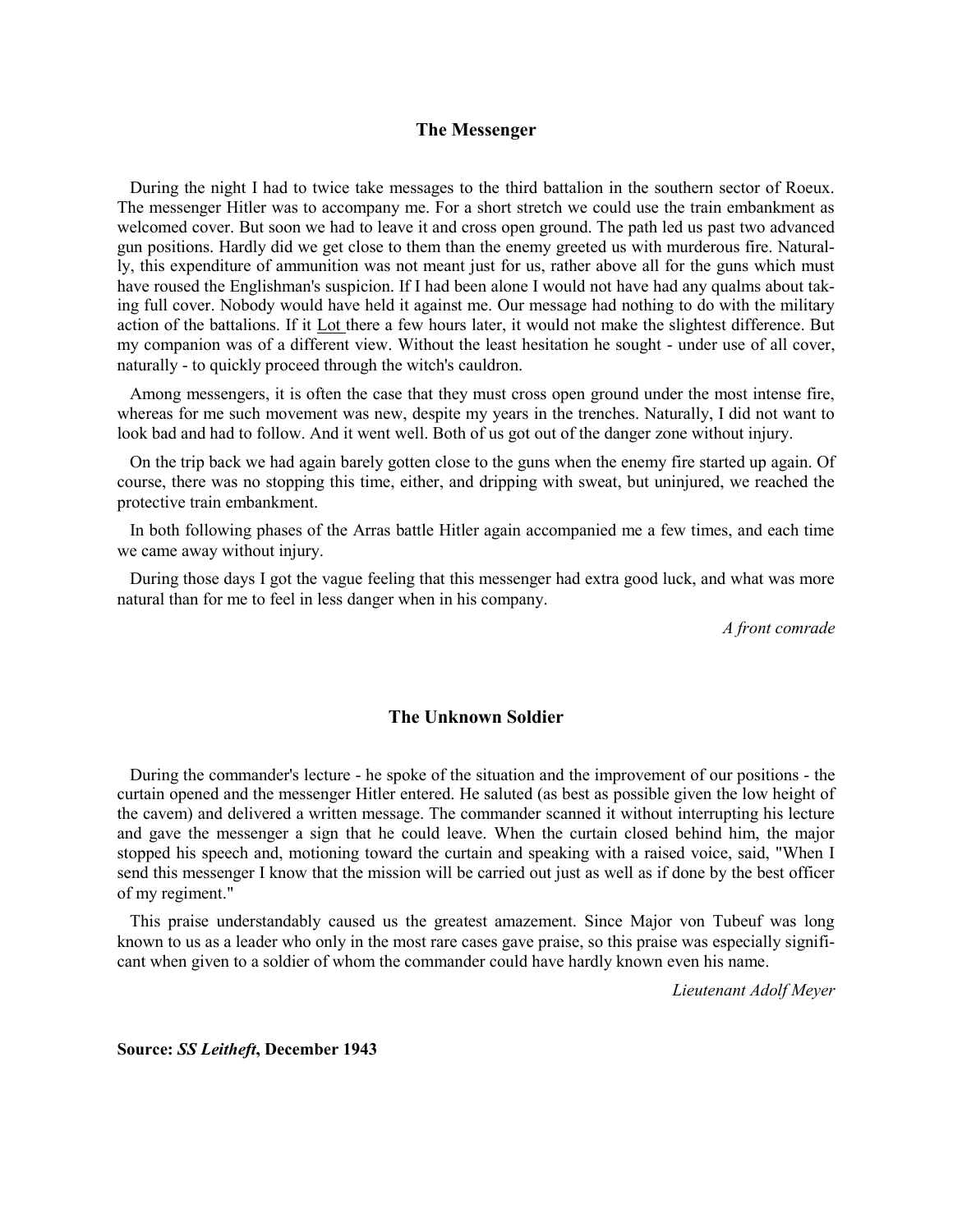# **Think of It!**

#### **by Adolf Hitler (1923)**

If your mother has become older and you have become older, If what was earlier easy and effortless for her has now become a burden, If her dear, faithful eyes no longer, as once, see into life, - If her feet have become weary and no longer want to carry her while walking - Then give her your arm as a support, accompany her with fond happiness - The hour comes, when, crying, you must accompany her to her last journey!

And if she asks you, then give her an answer, And if she asks again, then you speak, too! And if she asks still again, give her an answer, not angrily, but in tender calmness! And if she can not completely understand you, explain everything to her pleasantly; The hour comes, the bitter hour, when her mouth asks about nothing more!

# **The Comrade**

#### **by Adolf Hitler (14 August 1916)**

If one of us becomes tired, The other watches for him.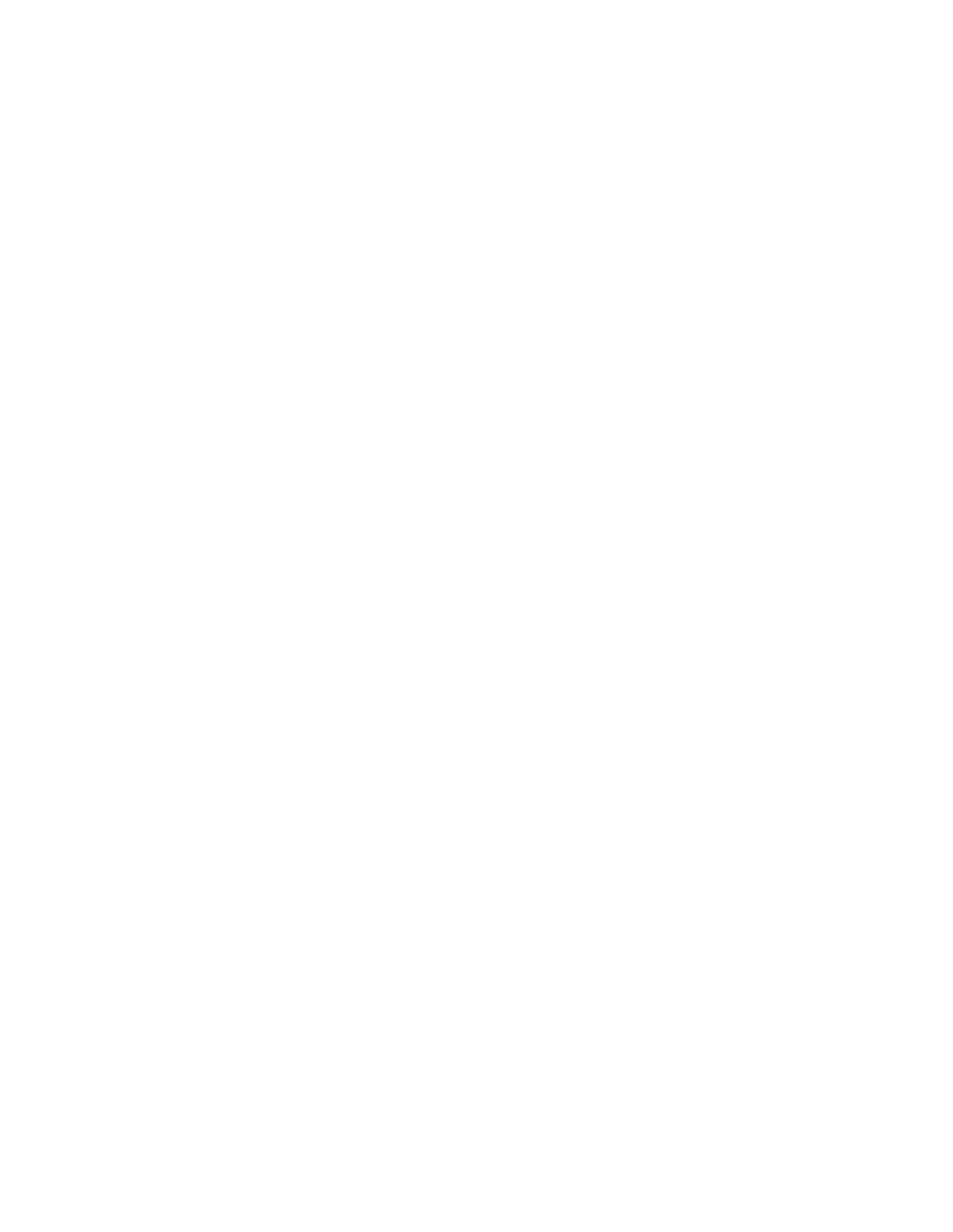If one of us wants to despair, The other suddenly laughs.

If one of us should fall, The other stands for two; For God gives to every warrior The Comrade.

# **It was in the Thicket of the Artois Forest**

#### **by Adolf Hitler**

### **Flanders - in Artois, Spring 1916 Based on an Actual Incident**

it was in the thicket of the Artois Forest... deep in the wood on blood-drenched earth, laid stretched out a wounded German warrior And his shouts shrieked into the night In vain... No echo resounded to his cry... Should he bleed to death like a wild animal, Which, mortally wounded, dies in solitude?

Then suddenly...

Heavy steps approach from the right. He hears it, as they stomp along the forest floor... And new hope springs from his soul. And now from the left... and now from both sides...

Two men approach his bed of pain A German it is, and a Frenchman. And both observe each other with hostile gaze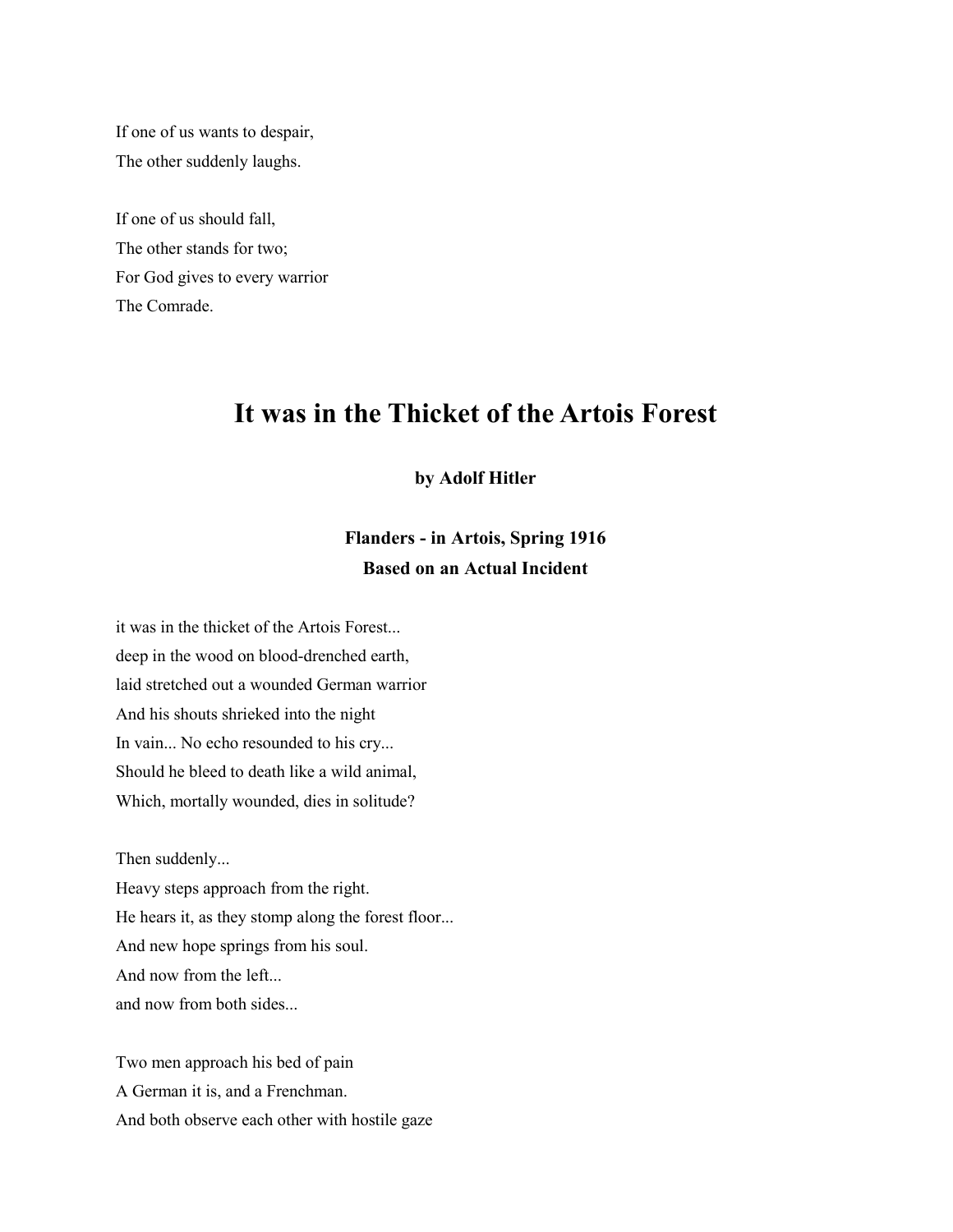And aim their rifles threateningly. The German warrior asks: "What are you doing here?" I was moved by the poor fellow's cry for help." "He is your enemy!" "He is a human being, who is suffering!"

And both lowered their rifles without a word. Then they locked their hands together And, with strained muscles, carefully lifted The wounded warrior, as if on a stretcher. And they carried him, the two of them, through the forest, Until they came to the German chain of posts. "Now it's done. He'll be well cared for here." And the Frenchman turned toward the forest. The German, however, reached for his hand, Looked movingly into the care-ridden eyes And said to him in a premonition-heavy seriousness:

I do not know what destiny has decided for us, Which inscrutably rules in the stars. Perhaps I will fall as a victim of your bullet. Perhaps mine will put you into the sand - For the chance of battles is arbitrary, But whatever it is and whatever may come: We Just lived those sacred hours in which man finds himself in man... And now farewell! And may God accompany you!"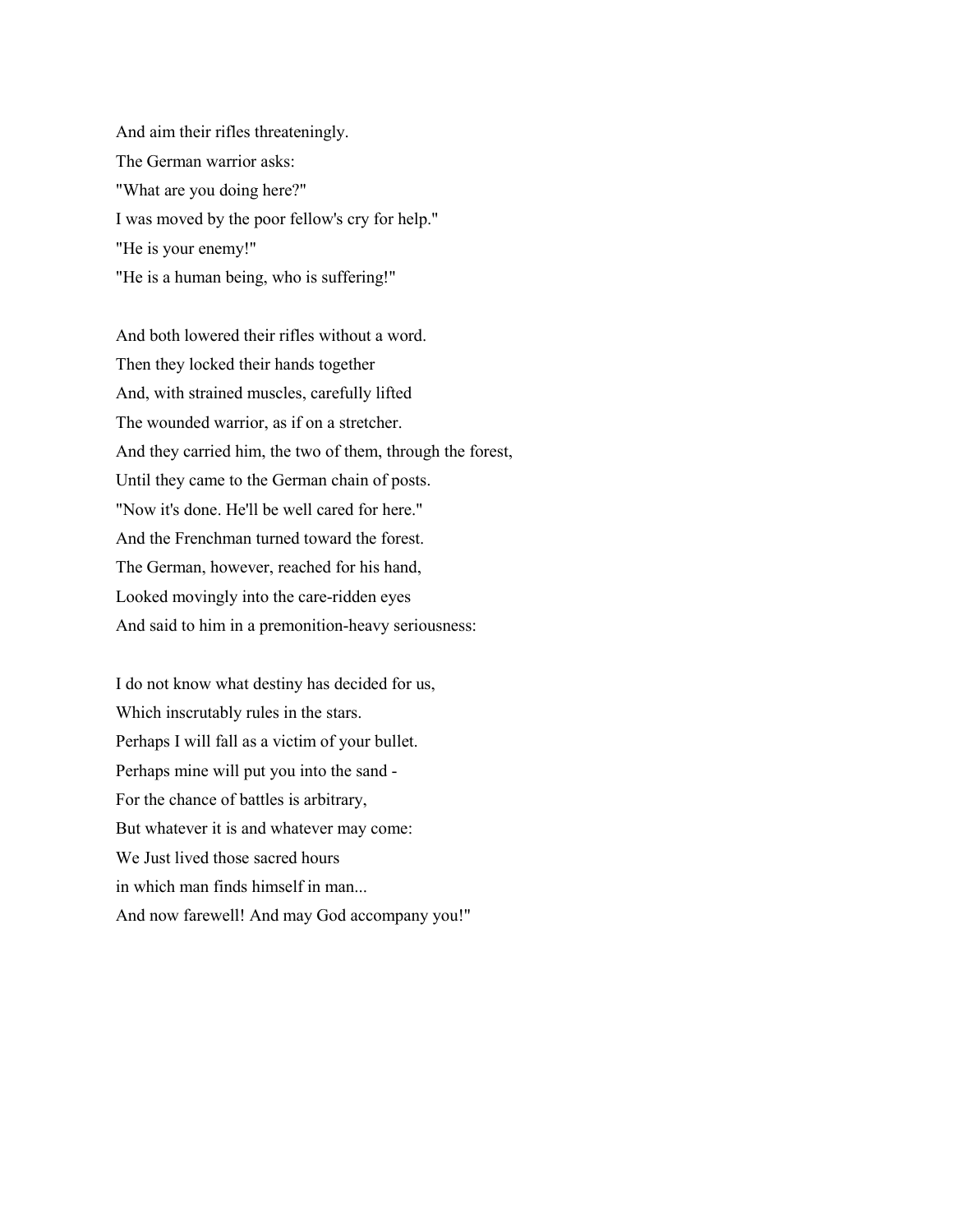# **Silent Heroism**

### **by Adolf Hitler Pasewalk, 2 November 1918**

In light halls fie quietly bedded mortally wounded warriors, who from heated battles have brought the bloody marks of destruction; but have saved themselves from the rain of iron.

And silent and serious, chained to their duty, soft, gentle womens' hands nurse the thankful warriors, who at the end gamble for life with death.

In their faithful care it is as if the hearts heal all the deep wounds, when the often tired eyes look.

Yes, so are our truly German women. Their most dearest they see part forever and quickly devote their lives to strangers' suffering.

# **Forest Graveyard in Pasewalk**

# **by Adolf Hitler**

#### **Pasewalk, 11 November 1918**

You have earned it That we bury you there, Where German oaks shade your graves, They, the symbol of freedom, strength and life Are like the most beautiful decoration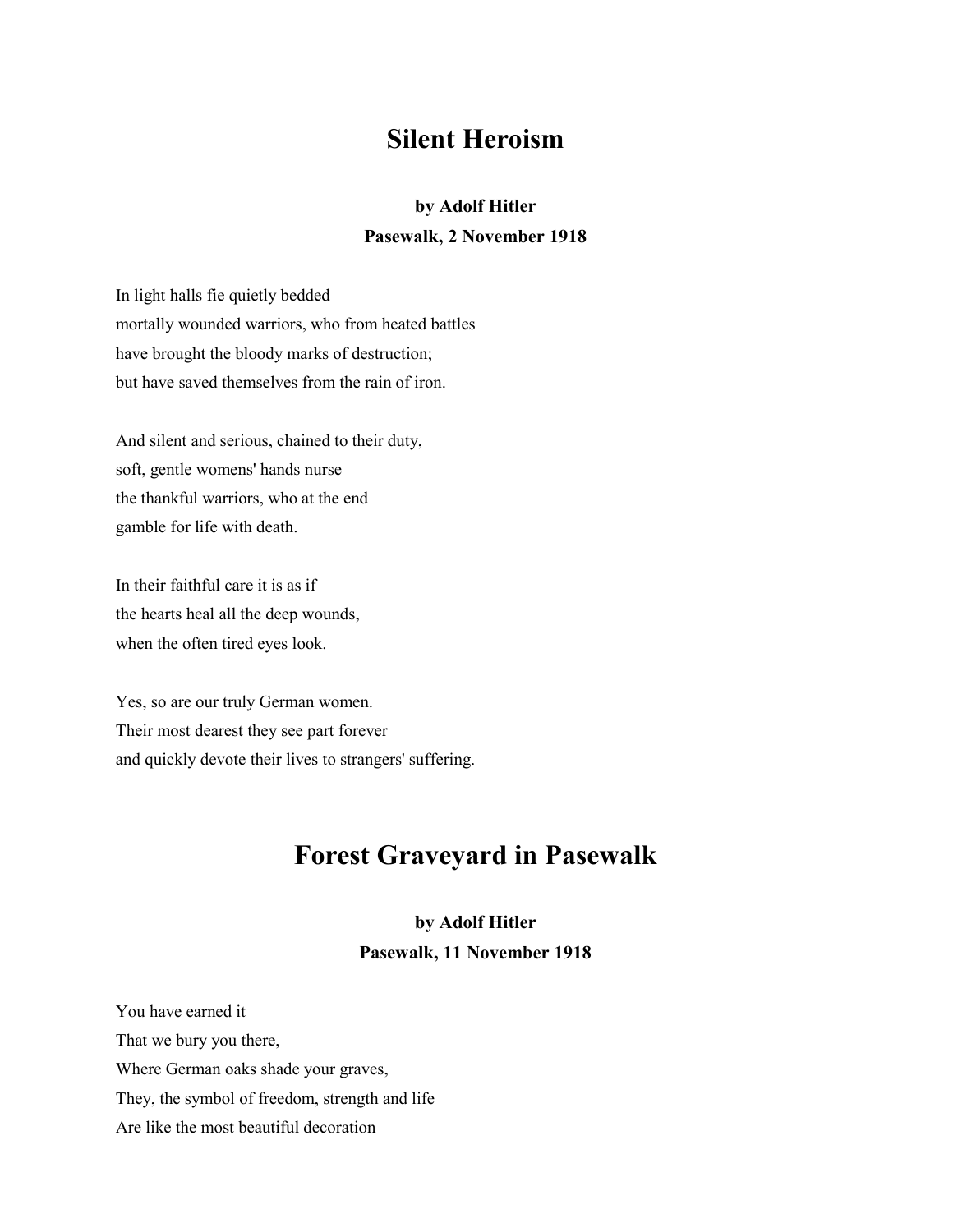Surrounding your graves. In the German forest, where the German spirit lives, The still grove, in which you peacefully rest, Will be honored by thousands I n a thousand years, Let us go into the forest heart, When we come to where your graves are, Then our step slows, For you speak to us, So you live on forever, although the body has long decayed.

# **Radio Duty**

# **by Adolf Hitler**

**Flanders, 29 July 1917**

The night is black, the wind sweeps quietly an gently Through the branches, all around is deepest calm! Only from afar whine the shells threateningly And the machine guns harmer in beat.

The comrades sleep nearby in the tent And dream of loved ones safe at home, Only I alone sit on duty at the wireless And listen into the battle area.

So I sit the entire night and wait And feel the next morning a deep joy If the reconnaissance troop reports to me that It has returned from patrol without casualties.